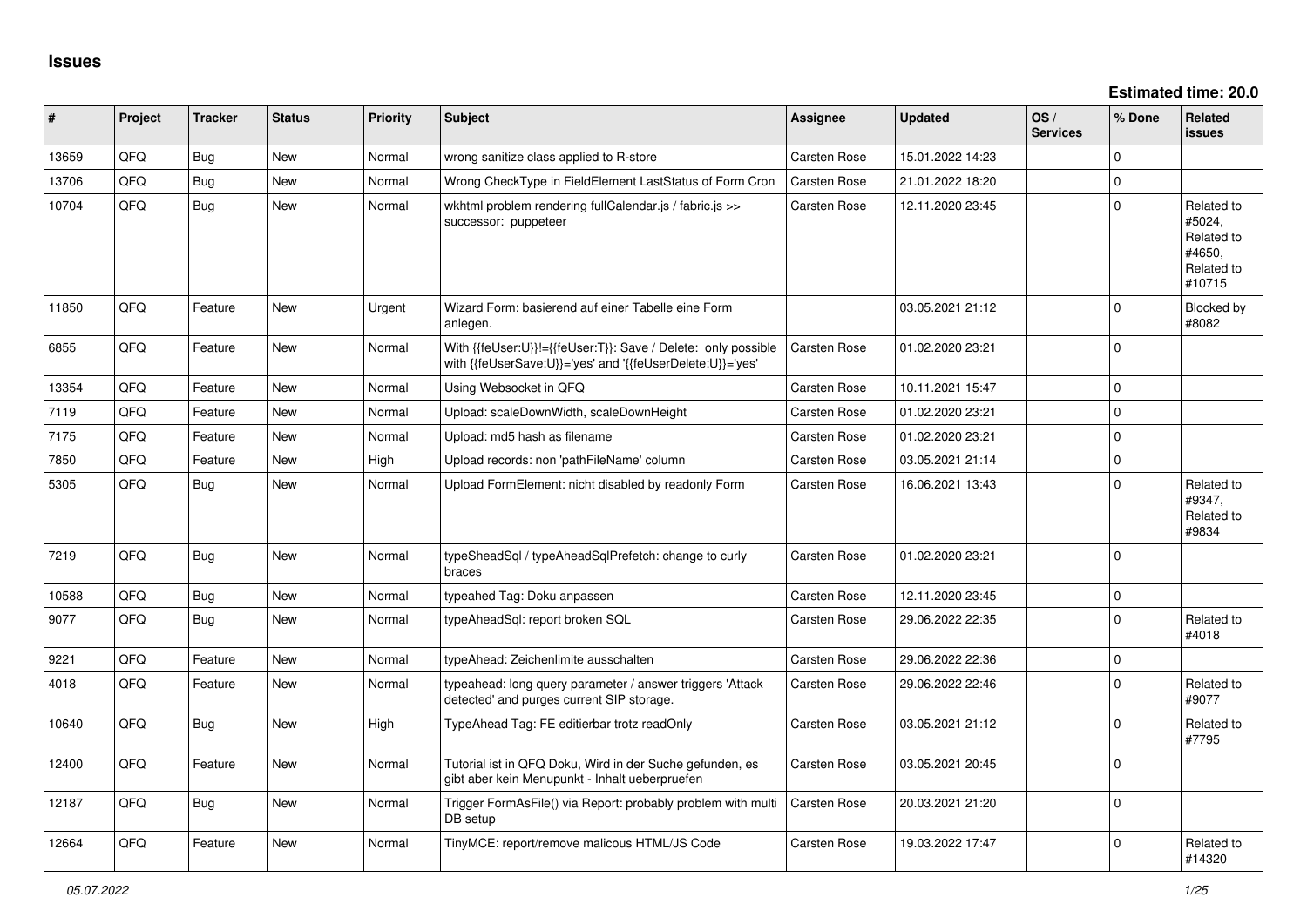| #     | Project | <b>Tracker</b> | <b>Status</b> | <b>Priority</b> | <b>Subject</b>                                                                                       | Assignee                                               | <b>Updated</b>   | OS/<br><b>Services</b> | % Done      | Related<br><b>issues</b>                    |                      |
|-------|---------|----------------|---------------|-----------------|------------------------------------------------------------------------------------------------------|--------------------------------------------------------|------------------|------------------------|-------------|---------------------------------------------|----------------------|
| 7239  | QFQ     | Feature        | <b>New</b>    | Normal          | TinyMCE: html tag whitelist                                                                          | Carsten Rose                                           | 01.02.2020 23:21 |                        | $\Omega$    | Related to<br>#14320                        |                      |
| 14463 | QFQ     | Support        | <b>New</b>    | Normal          | TinyMCE: FormElement.size = <width>,<height></height></width>                                        | Enis Nuredini                                          | 03.07.2022 17:52 |                        | $\mathbf 0$ | Related to<br>#14455                        |                      |
| 14455 | QFQ     | Support        | New           | Normal          | TinyMCE: Activate save button after upload picture over<br>drag&drop                                 | Enis Nuredini                                          | 03.07.2022 17:53 |                        | $\Omega$    | Related to<br>#14463                        |                      |
| 12186 | QFQ     | Feature        | <b>New</b>    | High            | TinyMCE Config für Objekte                                                                           | <b>Carsten Rose</b>                                    | 07.12.2021 17:19 |                        | $\mathbf 0$ | <b>Blocks</b><br>#12632                     |                      |
| 10345 | QFQ     | Feature        | <b>New</b>    | Normal          | Templates - Patterns QFQ Style                                                                       |                                                        | 03.05.2021 21:01 |                        | $\mathbf 0$ | Related to<br>#10713                        |                      |
| 7521  | QFQ     | Feature        | New           | Normal          | TemplateGroup: fe.type=upload                                                                        | Carsten Rose                                           | 01.02.2020 23:21 |                        | $\Omega$    | Related to<br>#9706                         |                      |
| 12702 | QFQ     | Bug            | <b>New</b>    | High            | templateGroup: broken in multiDb Setup                                                               | <b>Carsten Rose</b>                                    | 14.12.2021 16:02 |                        | $\Omega$    |                                             |                      |
| 12045 | QFQ     | Bug            | <b>New</b>    | Normal          | templateGroup afterSave FE: Aufruf ohne<br>salHonorFormElements funktioniert nicht                   | Carsten Rose                                           | 18.02.2021 16:33 |                        | $\Omega$    |                                             |                      |
| 12716 | QFQ     | Bug            | <b>New</b>    | Normal          | template group: Pattern only applied to first instance                                               | Carsten Rose                                           | 19.03.2022 17:47 |                        | $\mathbf 0$ |                                             |                      |
| 10506 | QFQ     | Bug            | New           | High            | Template Group broken on MultiDB instance                                                            | Carsten Rose                                           | 03.05.2021 21:12 |                        | $\mathbf 0$ | Related to<br>#10505                        |                      |
| 12679 | QFQ     | Feature        | <b>New</b>    | Normal          | tablesorter: custom column width                                                                     | <b>Carsten Rose</b>                                    | 16.06.2021 11:10 |                        | $\mathbf 0$ |                                             |                      |
| 11892 | QFQ     | Feature        | <b>New</b>    | Normal          | tablesorter: columns with links are hard to order - new<br>qualifier 'Y: <ord>'</ord>                | Enis Nuredini                                          | 23.03.2022 09:22 |                        | $\mathbf 0$ |                                             |                      |
| 14304 | QFQ     | Bug            | <b>New</b>    | Normal          | table sorter view safer does not work                                                                | Carsten Rose                                           | 10.06.2022 11:49 |                        | $\mathbf 0$ |                                             |                      |
| 10114 | QFQ     | Feature        | <b>New</b>    | High            | Symbol (Link): 'G:' (Glyphicon) replaced by 'i:' (icon)                                              |                                                        | 07.12.2021 17:19 |                        | $\mathbf 0$ | Related to<br>#3797,<br>Related to<br>#4194 |                      |
| 12520 | QFQ     | <b>Bug</b>     | <b>New</b>    | Normal          | Switch FE User: still active even FE User session expired                                            | Carsten Rose                                           | 19.03.2022 17:48 |                        | $\mathbf 0$ |                                             |                      |
| 12477 | QFQ     | Feature        | New           | Normal          | Support for refactoring: Form, FormElement, diverse<br>Tabellen/Spalten, tt-content Records          | Carsten Rose                                           | 03.05.2021 20:45 |                        | $\mathbf 0$ |                                             |                      |
| 7574  | QFQ     | <b>Bug</b>     | <b>New</b>    | Normal          | Substitute error: form element not reported / dont parse<br>Form.note                                | Carsten Rose                                           | 01.02.2020 23:21 |                        | $\mathbf 0$ |                                             |                      |
| 12135 | QFQ     | Feature        | <b>New</b>    | Normal          | Subrecord: Notiz                                                                                     |                                                        | 24.04.2021 16:58 |                        | $\Omega$    |                                             |                      |
| 11955 | QFQ     | Feature        | <b>New</b>    | Normal          | subrecord: new title option to set <th> attributes - e.g. to<br/>customize tablesorter options.</th> | attributes - e.g. to<br>customize tablesorter options. | Carsten Rose     | 03.05.2021 20:47       |             | $\Omega$                                    | Related to<br>#11775 |
| 8187  | QFQ     | Feature        | <b>New</b>    | Normal          | Subrecord: enable/hide new button - make new/edit/delete<br>customizeable.                           | Carsten Rose                                           | 06.03.2021 18:44 |                        | $\Omega$    | Related to<br>#11326                        |                      |
| 3432  | QFQ     | Feature        | <b>New</b>    | Normal          | subrecord: dynamicUpdate                                                                             | Carsten Rose                                           | 11.06.2020 21:10 |                        | $\Omega$    | Related to<br>#5691                         |                      |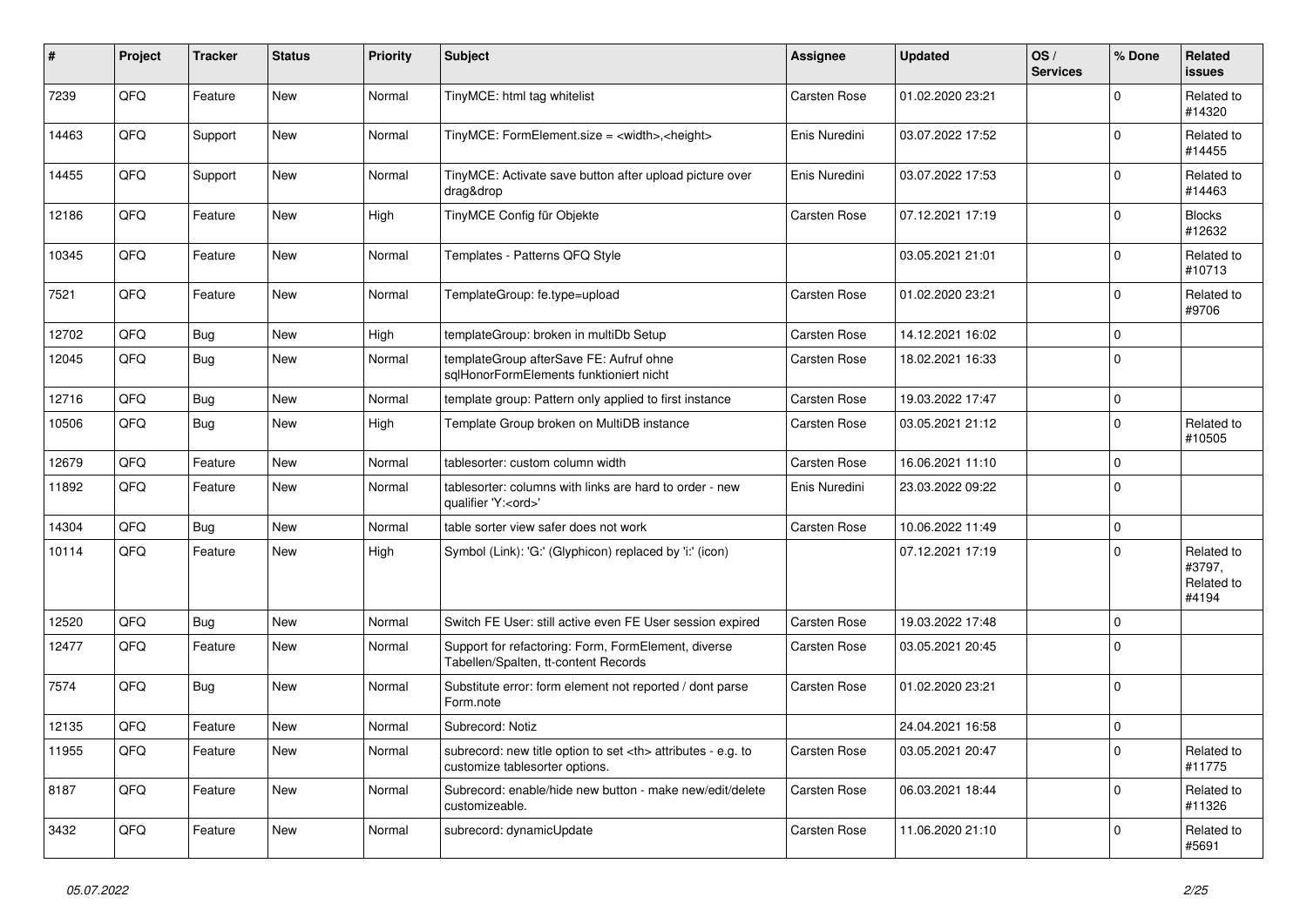| $\vert$ # | Project | <b>Tracker</b> | <b>Status</b> | <b>Priority</b> | <b>Subject</b>                                                                                     | <b>Assignee</b>     | <b>Updated</b>   | OS/<br><b>Services</b> | % Done      | Related<br><b>issues</b>                      |
|-----------|---------|----------------|---------------|-----------------|----------------------------------------------------------------------------------------------------|---------------------|------------------|------------------------|-------------|-----------------------------------------------|
| 11775     | QFQ     | Feature        | <b>New</b>    | Normal          | Subrecord Tooltip pro Feld                                                                         | <b>Carsten Rose</b> | 18.12.2020 15:22 |                        | $\Omega$    | Related to<br>#11955                          |
| 12413     | QFQ     | Feature        | New           | Normal          | STORE_TYPO3: enhance for {{be_users.email:T}},<br>{{fe_users.email:T}}                             | Carsten Rose        | 03.05.2021 20:45 |                        | $\Omega$    | Related to<br>#12412,<br>Related to<br>#10012 |
| 10081     | QFQ     | Bug            | <b>New</b>    | High            | Stale record lock after 'forbidden' character                                                      | <b>Carsten Rose</b> | 03.05.2021 21:12 |                        | $\Omega$    | Related to<br>#10082,<br>Related to<br>#9789  |
| 9129      | QFQ     | Feature        | <b>New</b>    | Normal          | sqlValidate: Message as notification, not as error                                                 | Carsten Rose        | 01.02.2020 23:22 |                        | $\Omega$    | Related to<br>#9128                           |
| 4050      | QFQ     | Feature        | <b>New</b>    | Normal          | sql.log: 1) FormElement ID which causes a specific action,<br>2) Result in the same row.           | Carsten Rose        | 15.04.2020 11:35 |                        | $\mathbf 0$ | Related to<br>#5458                           |
| 12545     | QFQ     | Bug            | <b>New</b>    | Urgent          | sql.log not created / updated                                                                      | Carsten Rose        | 14.12.2021 16:02 |                        | $\mathbf 0$ |                                               |
| 8806      | QFQ     | Feature        | <b>New</b>    | Normal          | SQL Function nl2br                                                                                 | Carsten Rose        | 01.02.2020 23:22 |                        | $\mathbf 0$ |                                               |
| 7683      | QFQ     | Feature        | New           | Normal          | Special column names in '{{ SELECT  AS _link }}' should<br>be detected                             | Carsten Rose        | 01.02.2020 23:21 |                        | $\mathbf 0$ |                                               |
| 12512     | QFQ     | Bug            | New           | Normal          | Some MySQL Installation can't use 'stored procedures'                                              | Carsten Rose        | 19.03.2022 17:48 |                        | $\mathbf 0$ |                                               |
| 12532     | QFQ     | Feature        | New           | High            | SIP-Parameter bei Seitenaufruf in Browser-Console<br>anzeigen                                      | Carsten Rose        | 07.12.2021 17:19 |                        | $\mathbf 0$ | Related to<br>#11893.<br>Related to<br>#14187 |
| 9707      | QFQ     | Feature        | New           | Normal          | SIP security: encode pageld and check pageld on decode                                             | Carsten Rose        | 01.02.2020 23:22 |                        | $\mathbf 0$ |                                               |
| 7014      | QFQ     | <b>Bug</b>     | New           | Normal          | Sending invalid emails succeeds when<br>debug.redirectAllMailTo is set                             | Carsten Rose        | 01.02.2020 23:21 |                        | $\mathbf 0$ |                                               |
| 11080     | QFQ     | Feature        | New           | Normal          | Send MQTT messages                                                                                 | Carsten Rose        | 29.08.2020 19:49 |                        | $\mathbf 0$ |                                               |
| 14227     | QFQ     | Feature        | New           | Normal          | Selenium Konkurrenz: cypress.io                                                                    | Enis Nuredini       | 28.05.2022 11:02 |                        | $\mathbf 0$ |                                               |
| 7519      | QFQ     | Feature        | <b>New</b>    | Normal          | Select: Multi                                                                                      | Carsten Rose        | 01.02.2020 23:22 |                        | $\mathbf 0$ |                                               |
| 3727      | QFQ     | Feature        | <b>New</b>    | High            | Security: Session Hijacking erschweren                                                             | Carsten Rose        | 03.05.2021 21:14 |                        | $\mathbf 0$ |                                               |
| 12974     | QFQ     | <b>Bug</b>     | <b>New</b>    | High            | Sanitize Queries in Action-Elements                                                                | Carsten Rose        | 07.12.2021 17:19 |                        | $\mathbf 0$ |                                               |
| 14028     | QFQ     | Feature        | New           | Normal          | Required notification: visual nicer                                                                | Enis Nuredini       | 28.05.2022 11:01 |                        | $\mathbf 0$ |                                               |
| 9855      | QFG     | <b>Bug</b>     | New           | Normal          | <b>Required Check</b>                                                                              |                     | 01.02.2020 15:56 |                        | $\mathbf 0$ |                                               |
| 5345      | QFQ     | Feature        | New           | Normal          | Report: UPDATE / INSERT / DELETE statements should<br>trigger subqueries, depending on the result. | Carsten Rose        | 27.05.2020 16:11 |                        | $\mathbf 0$ |                                               |
| 9811      | QFQ     | Feature        | New           | Normal          | Report: tag every n'th row                                                                         | Carsten Rose        | 01.02.2020 23:22 |                        | $\mathbf 0$ |                                               |
| 11534     | QFQ     | Feature        | New           | Normal          | Report: Action on selected rows - Table batchprocessing<br>feature                                 |                     | 18.11.2020 08:15 |                        | $\mathbf 0$ |                                               |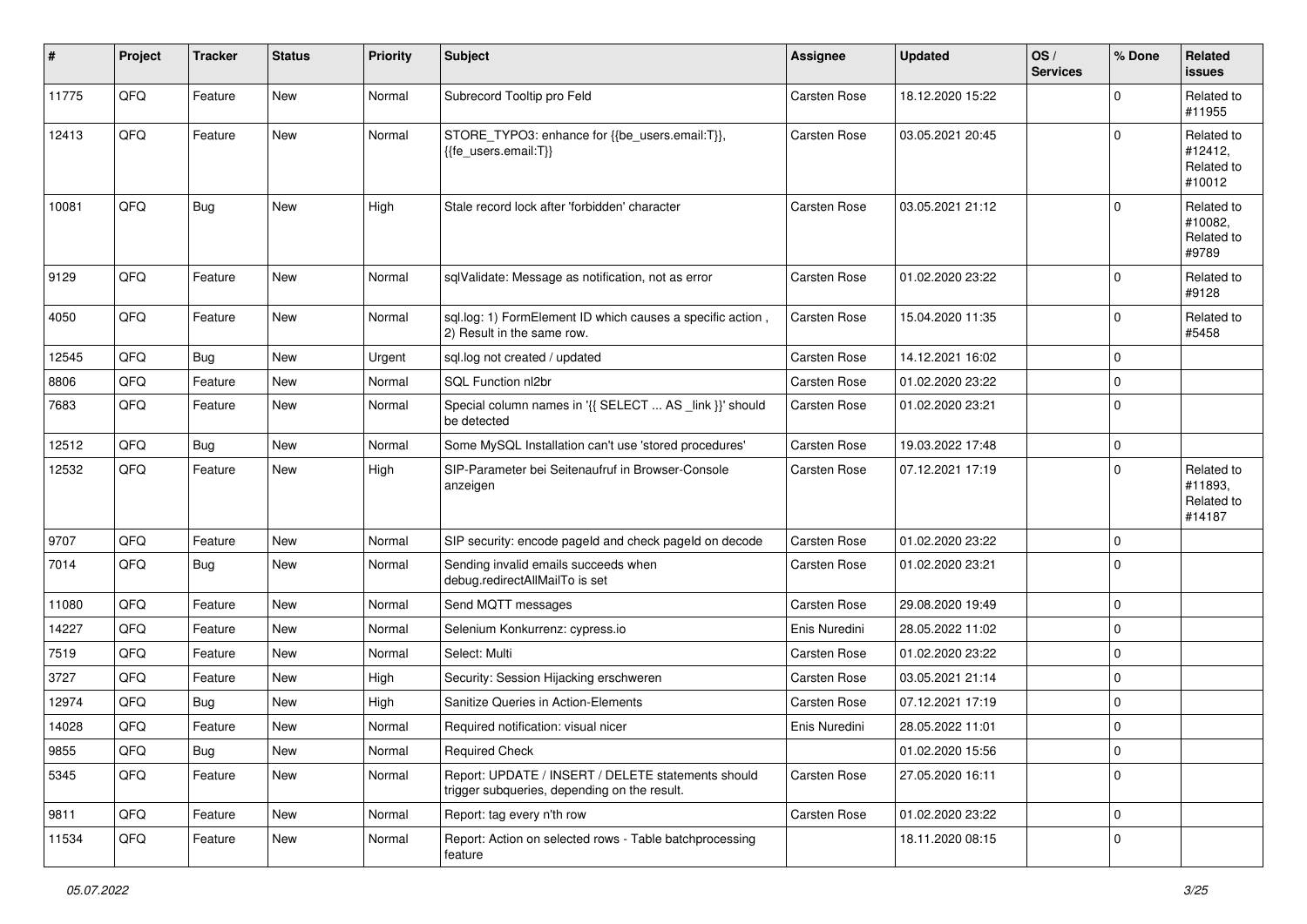| #     | Project | <b>Tracker</b> | <b>Status</b> | <b>Priority</b> | <b>Subject</b>                                                                                                                        | Assignee            | <b>Updated</b>   | OS/<br><b>Services</b> | % Done      | Related<br><b>issues</b>                                               |
|-------|---------|----------------|---------------|-----------------|---------------------------------------------------------------------------------------------------------------------------------------|---------------------|------------------|------------------------|-------------|------------------------------------------------------------------------|
| 10463 | QFQ     | Feature        | <b>New</b>    | Normal          | Report_link: expliztes setzen von HTML Tags (Bedarf fuer<br>'data-selenium' & 'id')                                                   | Enis Nuredini       | 23.03.2022 09:23 |                        | $\Omega$    | Related to<br>#7648                                                    |
| 6723  | QFQ     | Feature        | <b>New</b>    | Normal          | Report QFQ Installation and Version                                                                                                   | Carsten Rose        | 12.06.2021 09:07 |                        | $\mathbf 0$ |                                                                        |
| 7261  | QFQ     | <b>Bug</b>     | <b>New</b>    | Normal          | Report pathFilename for user without path, only the filename                                                                          | <b>Carsten Rose</b> | 01.02.2020 23:21 |                        | $\Omega$    |                                                                        |
| 9983  | QFQ     | Feature        | <b>New</b>    | Normal          | Report Notation: new keyword 'range'                                                                                                  | Carsten Rose        | 01.02.2020 15:55 |                        | $\Omega$    |                                                                        |
| 8975  | QFQ     | Feature        | <b>New</b>    | Normal          | Report Notation: 2.0                                                                                                                  | Carsten Rose        | 01.02.2020 23:22 |                        | $\mathbf 0$ | Related to<br>#8963                                                    |
| 13700 | QFQ     | Feature        | <b>New</b>    | Normal          | Redesign qfq.io Seite                                                                                                                 | Carsten Rose        | 19.03.2022 17:43 |                        | $\Omega$    |                                                                        |
| 7099  | QFQ     | Feature        | <b>New</b>    | Normal          | Redesign FormEditor                                                                                                                   | Carsten Rose        | 01.02.2020 23:21 |                        | $\mathbf 0$ |                                                                        |
| 7480  | QFQ     | Feature        | <b>New</b>    | Normal          | Record History (Undo / Redo)                                                                                                          | Carsten Rose        | 11.12.2019 16:16 |                        | $\Omega$    | Related to<br>#2361                                                    |
| 7280  | QFQ     | Feature        | <b>New</b>    | Normal          | recently used table                                                                                                                   | Carsten Rose        | 01.02.2020 23:21 |                        | $\mathbf 0$ |                                                                        |
| 7795  | QFQ     | Bug            | <b>New</b>    | Normal          | Readonly Form: Typeahead-Felder                                                                                                       | Carsten Rose        | 01.02.2020 23:22 |                        | $\mathbf 0$ | Related to<br>#10640                                                   |
| 7513  | QFQ     | Bug            | <b>New</b>    | Normal          | Radios not correct aligned                                                                                                            | Carsten Rose        | 01.02.2020 23:22 |                        | $\mathbf 0$ |                                                                        |
| 10766 | QFQ     | Bug            | <b>New</b>    | High            | Radiobutton / parameter.buttonClass=btn-default: dynamic<br>update                                                                    |                     | 03.05.2021 21:12 |                        | $\mathbf 0$ | Related to<br>#11237                                                   |
| 11237 | QFQ     | Bug            | <b>New</b>    | High            | Radiobutton / parameter.buttonClass= btn-default - kein dirty<br>Trigger                                                              | Benjamin Baer       | 03.05.2021 21:12 |                        | $\Omega$    | Related to<br>#10766                                                   |
| 11239 | QFQ     | Bug            | <b>New</b>    | Normal          | Radiobutton (plain): horizontales Rendern abhängig vom<br>Datentyp in der Datenbank                                                   | <b>Carsten Rose</b> | 30.09.2020 18:37 |                        | $\Omega$    |                                                                        |
| 7924  | QFQ     | Feature        | <b>New</b>    | Normal          | Radio/Checkbox with Tooltip                                                                                                           | Carsten Rose        | 01.02.2020 23:22 |                        | $\mathbf 0$ |                                                                        |
| 6483  | QFQ     | <b>Bug</b>     | <b>New</b>    | Normal          | R Store funktioniert nicht bei 'Report Notation' im FE                                                                                | <b>Carsten Rose</b> | 01.02.2020 23:21 |                        | $\Omega$    |                                                                        |
| 7520  | QFQ     | Feature        | <b>New</b>    | Normal          | QR Code:  AS _qr ( AS _link)                                                                                                          | Carsten Rose        | 01.02.2020 23:22 |                        | $\Omega$    |                                                                        |
| 13757 | QFQ     | Feature        | New           | High            | QR / Bar-Code Plugin                                                                                                                  | Enis Nuredini       | 19.03.2022 17:43 |                        | $\mathbf 0$ |                                                                        |
| 14187 | QFQ     | Feature        | New           | High            | qfq.log: show current URL                                                                                                             | Carsten Rose        | 28.05.2022 11:02 |                        | $\Omega$    | Related to<br>#13933.<br>Related to<br>#12532,<br>Related to<br>#11893 |
| 13528 | QFQ     | Bug            | <b>New</b>    | Normal          | qfq.io > releases: es wird kein neues Release angelegt                                                                                | Benjamin Baer       | 19.03.2022 17:46 |                        | $\Omega$    |                                                                        |
| 9927  | QFQ     | Feature        | <b>New</b>    | Normal          | QFQ Update: a) Update nur machen wenn BE User<br>eingeloggt ist., b) Bei Fehler genaue Meldung welcher<br>Updateschritt Probleme hat. | Carsten Rose        | 22.01.2020 12:59 |                        | $\Omega$    |                                                                        |
| 7524  | QFQ     | Bug            | <b>New</b>    | Normal          | QFQ throws a 'General Error' if 'fileadmin/protected/log/' is<br>not writeable                                                        | <b>Carsten Rose</b> | 01.02.2020 23:22 |                        | $\Omega$    |                                                                        |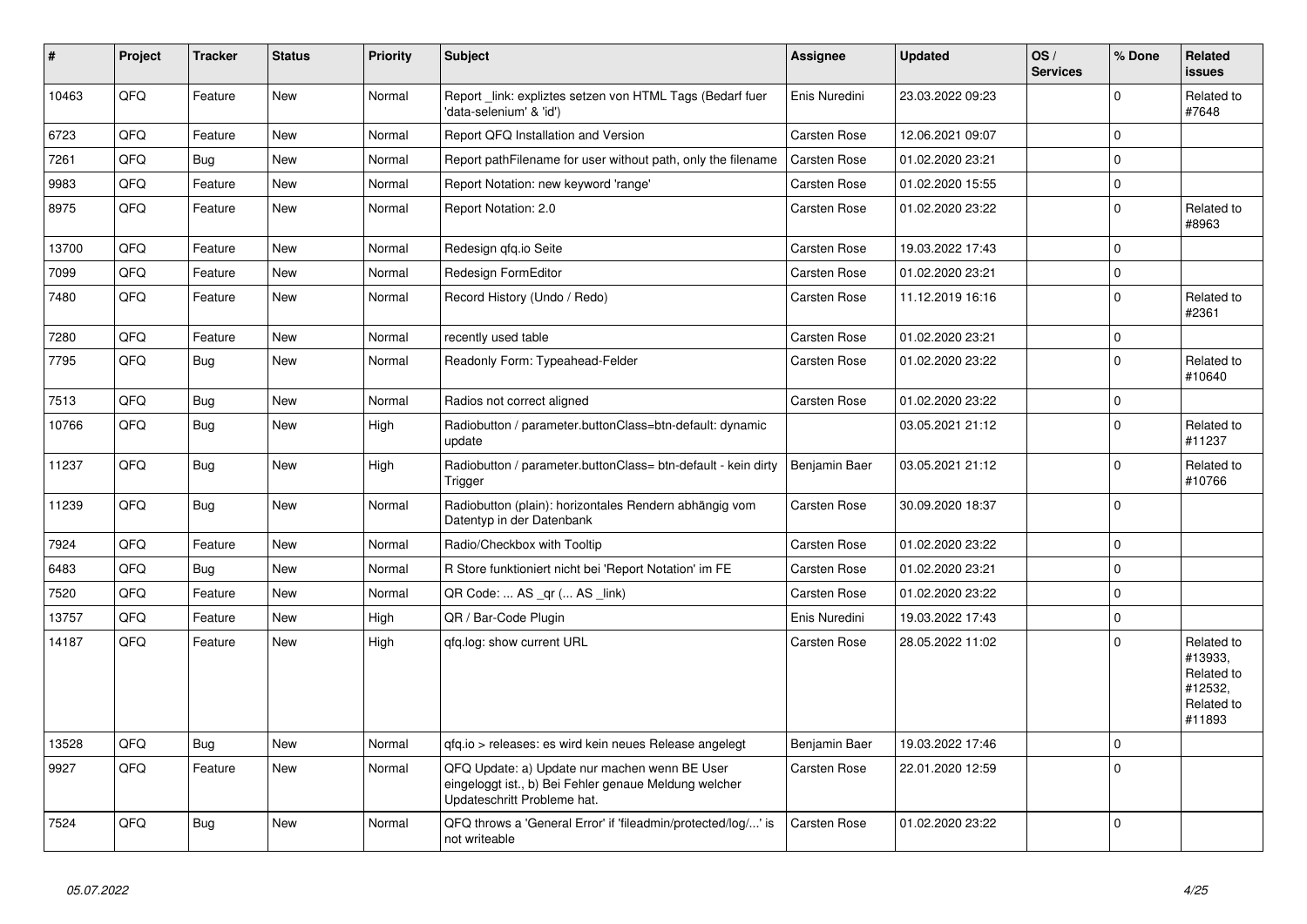| #     | Project | <b>Tracker</b> | <b>Status</b> | <b>Priority</b> | Subject                                                                                               | <b>Assignee</b>        | <b>Updated</b>   | OS/<br><b>Services</b> | % Done      | Related<br><b>issues</b>                    |
|-------|---------|----------------|---------------|-----------------|-------------------------------------------------------------------------------------------------------|------------------------|------------------|------------------------|-------------|---------------------------------------------|
| 13609 | QFQ     | Feature        | <b>New</b>    | Normal          | QFQ Introduction: Seite aufloesen                                                                     | Philipp<br>Gröbelbauer | 28.05.2022 11:02 |                        | $\Omega$    |                                             |
| 12465 | QFQ     | Feature        | New           | Normal          | QFQ Function: use in FE to fill StoreRecord                                                           | <b>Carsten Rose</b>    | 05.05.2021 21:58 |                        | $\Omega$    |                                             |
| 13592 | QFQ     | Bug            | New           | Normal          | QFQ Build Queue: das vergeben von Tags klappt nicht. Es<br>werden keine Releases gebaut.              | <b>Carsten Rose</b>    | 19.03.2022 17:45 |                        | $\Omega$    |                                             |
| 14376 | QFQ     | Feature        | New           | Normal          | QFQ Bootstrap: if missing, create stored procedures                                                   | Enis Nuredini          | 19.06.2022 16:37 |                        | $\Omega$    |                                             |
| 10658 | QFQ     | <b>Bug</b>     | <b>New</b>    | Normal          | processReadOnly broken                                                                                | <b>Carsten Rose</b>    | 27.05.2020 17:55 |                        | $\mathbf 0$ |                                             |
| 4023  | QFQ     | Feature        | New           | Normal          | prepared statements - FE action: salveld, sqlInsert,<br>sqlUpdate, sqlDelete, sqlBefore, sqlAfter     | Carsten Rose           | 11.12.2019 16:15 |                        | $\Omega$    |                                             |
| 10080 | QFQ     | Feature        | <b>New</b>    | Normal          | Popup on 'save' / 'close': configure dialog (answer<br>yes/no/cancle/)                                | Carsten Rose           | 28.03.2021 20:52 |                        | $\Omega$    | Is duplicate<br>of #12262                   |
| 11668 | QFQ     | Bug            | <b>New</b>    | Normal          | Play function.sql - problem with mysql                                                                | <b>Carsten Rose</b>    | 03.05.2021 20:48 |                        | $\mathbf 0$ |                                             |
| 12556 | QFQ     | Feature        | <b>New</b>    | Normal          | Pills Title: colored = static or dynamic on allrequiredgiven                                          | Benjamin Baer          | 19.03.2022 17:49 |                        | 0           |                                             |
| 8668  | QFQ     | Bug            | New           | High            | Pill disabled: dyamic mode 'hidden' not respected - FE is still<br>required                           | Carsten Rose           | 03.05.2021 21:14 |                        | $\mathbf 0$ |                                             |
| 10819 | QFQ     | Feature        | <b>New</b>    | Normal          | Persistent SIP - second try                                                                           | Carsten Rose           | 29.06.2020 23:02 |                        | $\Omega$    | Related to<br>#6261                         |
| 6261  | QFQ     | Feature        | <b>New</b>    | Normal          | Persistent SIP                                                                                        | Carsten Rose           | 12.06.2021 09:07 |                        | $\mathbf 0$ | Related to<br>#10819                        |
| 5715  | QFQ     | Feature        | <b>New</b>    | High            | PDF Caching                                                                                           | Carsten Rose           | 03.05.2021 21:14 |                        | $\Omega$    | Related to<br>#5851,<br>Related to<br>#6357 |
| 10384 | QFQ     | Feature        | <b>New</b>    | Normal          | Parameter Exchange QFQ Instances                                                                      |                        | 07.05.2020 09:38 |                        | $\mathbf 0$ |                                             |
| 7681  | QFQ     | Feature        | New           | Normal          | Optional switch off 'check for modified record'                                                       | Carsten Rose           | 01.02.2020 23:21 |                        | $\Omega$    |                                             |
| 7650  | QFQ     | <b>Bug</b>     | <b>New</b>    | High            | Optional do not show 'required' sign on FormElement                                                   | <b>Carsten Rose</b>    | 03.05.2021 21:14 |                        | $\mathbf 0$ |                                             |
| 7685  | QFQ     | Bug            | New           | Normal          | Open FormElement from QFQ error message and save<br>modified record: error about missing {{formId:F}} | <b>Carsten Rose</b>    | 01.02.2020 23:22 |                        | $\Omega$    |                                             |
| 14090 | QFQ     | Feature        | <b>New</b>    | Normal          | Nützliche _script funktionen                                                                          | Carsten Rose           | 28.05.2022 11:03 |                        | $\mathbf 0$ |                                             |
| 12133 | QFQ     | <b>Bug</b>     | <b>New</b>    | Normal          | NPM, phpSpreadSheet aktualisieren                                                                     | <b>Carsten Rose</b>    | 15.03.2021 09:04 |                        | $\Omega$    |                                             |
| 5782  | QFQ     | Feature        | New           | Normal          | NextCloud API                                                                                         | Carsten Rose           | 01.02.2020 10:02 |                        | $\mathbf 0$ |                                             |
| 6437  | QFQ     | Feature        | New           | Normal          | Neuer Mode Button bei FormElementen                                                                   | <b>Carsten Rose</b>    | 01.02.2020 23:21 |                        | $\mathbf 0$ | Related to<br>#9668,<br>Blocked by<br>#9678 |
| 12023 | QFQ     | Feature        | New           | Normal          | MySQL Stored Precdure: QDECODESPECIALCHAR()                                                           | Carsten Rose           | 16.02.2021 11:16 |                        | 0           | Related to<br>#12022                        |
| 11667 | QFG     | Bug            | New           | Normal          | MySQL mariadb-server-10.3: Incorrect datetime value                                                   | Carsten Rose           | 03.05.2021 20:48 |                        | $\mathsf 0$ |                                             |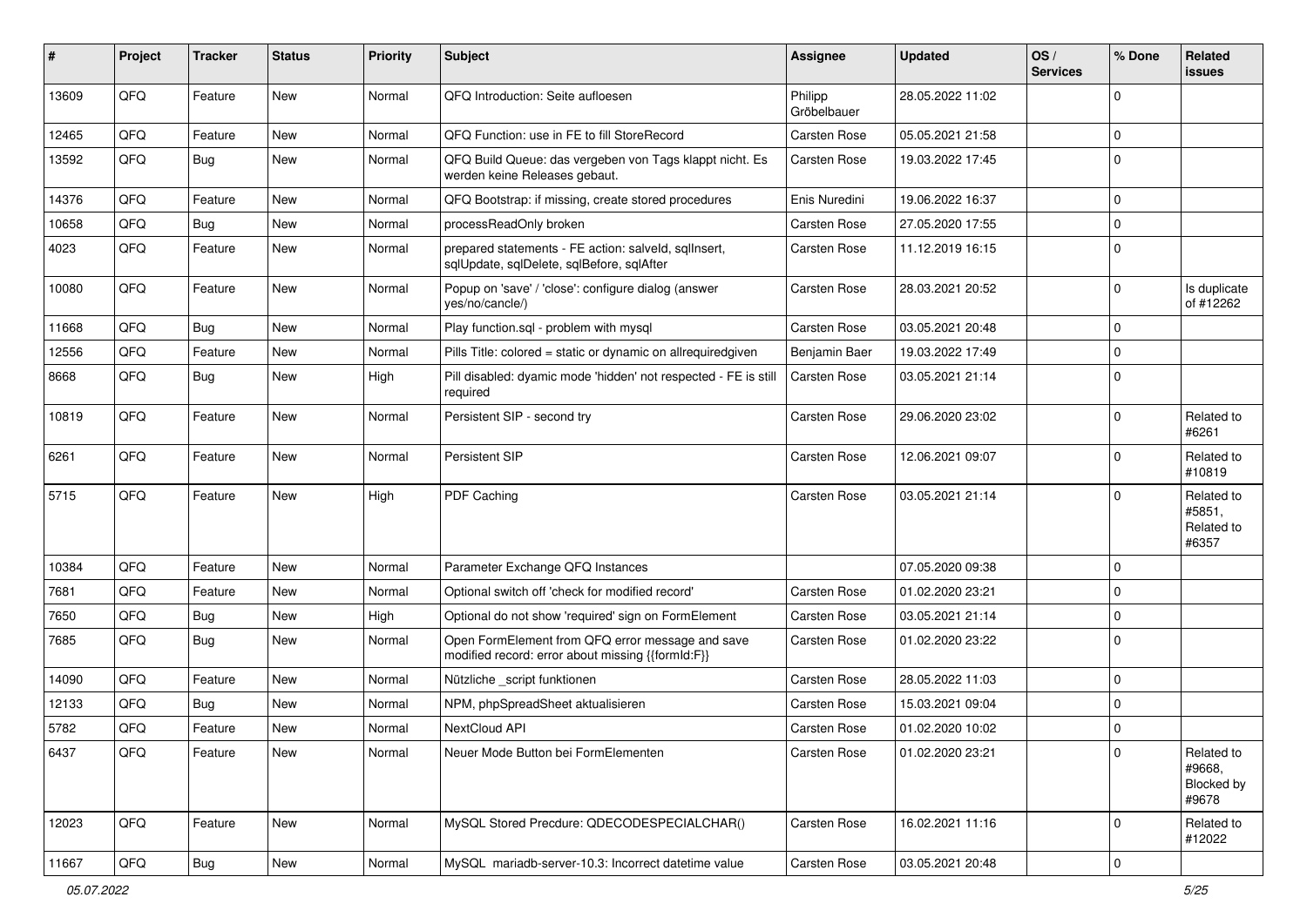| #     | <b>Project</b> | <b>Tracker</b> | <b>Status</b> | <b>Priority</b> | <b>Subject</b>                                                                           | <b>Assignee</b>     | <b>Updated</b>   | OS/<br><b>Services</b> | % Done      | Related<br><b>issues</b>                                              |
|-------|----------------|----------------|---------------|-----------------|------------------------------------------------------------------------------------------|---------------------|------------------|------------------------|-------------|-----------------------------------------------------------------------|
| 11695 | QFQ            | Bug            | New           | Normal          | MultiForm required FE Error                                                              | Carsten Rose        | 04.12.2020 13:34 |                        | $\Omega$    |                                                                       |
| 10714 | QFQ            | Feature        | New           | Normal          | multi Table Form                                                                         | Carsten Rose        | 16.03.2021 18:44 |                        | $\Omega$    |                                                                       |
| 11516 | QFQ            | Feature        | <b>New</b>    | Normal          | Multi Page Form (Previous/Next Buttons)                                                  | Carsten Rose        | 16.03.2021 17:52 |                        | $\mathbf 0$ |                                                                       |
| 13332 | QFQ            | <b>Bug</b>     | <b>New</b>    | Normal          | Multi Form: Required Felder werden visuell nicht markiert.                               | Carsten Rose        | 19.03.2022 17:47 |                        | $\mathbf 0$ |                                                                       |
| 13331 | QFQ            | Bug            | <b>New</b>    | Normal          | Multi Form: Clear Icon misplaced                                                         | Carsten Rose        | 19.03.2022 17:47 |                        | $\mathbf 0$ |                                                                       |
| 10508 | QFQ            | Bug            | <b>New</b>    | High            | Multi Form broken on Multi DB Instance                                                   | Carsten Rose        | 03.05.2021 21:12 |                        | $\pmb{0}$   |                                                                       |
| 9706  | QFQ            | Feature        | <b>New</b>    | Normal          | Multi File Upload (hidden template group)                                                | Carsten Rose        | 01.02.2020 23:22 |                        | $\Omega$    | Related to<br>#7521,<br>Related to<br>#5562,<br>Related to<br>#13330  |
| 5459  | QFQ            | Bug            | <b>New</b>    | High            | Multi DB: spread system tables between 'QFQ' and 'Data'-DB   Carsten Rose                |                     | 03.05.2021 21:14 |                        | $\Omega$    | Related to<br>#4720                                                   |
| 6765  | QFQ            | Feature        | <b>New</b>    | Normal          | Moeglichkeit via QFQ eigene Logs zu schreiben                                            | <b>Carsten Rose</b> | 01.02.2020 23:21 |                        | $\mathbf 0$ |                                                                       |
| 11523 | QFQ            | Feature        | New           | Normal          | Mit dynamic Update erkennen, ob Upload gemacht wurde                                     | Carsten Rose        | 13.11.2020 15:07 |                        | $\Omega$    | Related to<br>#9533                                                   |
| 12039 | QFQ            | Feature        | <b>New</b>    | Normal          | Missing htmlSpecialChar() in pre processing on form submit                               |                     | 18.02.2021 00:09 |                        | $\mathbf 0$ | Related to<br>#14320                                                  |
| 10014 | QFQ            | Feature        | New           | Normal          | Manual.rst: describe behaviour and process order of<br>fillStoreVar, slaveId, sqlBefore, | Carsten Rose        | 01.02.2020 22:31 |                        | $\mathbf 0$ |                                                                       |
| 9208  | QFQ            | Feature        | <b>New</b>    | Normal          | Manage 'recent' records                                                                  | Carsten Rose        | 01.02.2020 23:22 |                        | $\mathbf 0$ |                                                                       |
| 11747 | QFQ            | Feature        | <b>New</b>    | Normal          | Maintenance Page with Redirect                                                           | Carsten Rose        | 03.05.2021 20:47 |                        | $\mathbf 0$ | Related to<br>#11741                                                  |
| 3504  | QFQ            | Feature        | <b>New</b>    | Normal          | Logging: welche Action FEs werden wann wie ausgefuehrt                                   | Carsten Rose        | 01.02.2020 23:21 |                        | $\Omega$    | Related to<br>#5458.<br>Related to<br>#4092                           |
| 2361  | QFQ            | Feature        | New           | Normal          | Logging wer/wann/wo welches Formular aufgerufen hat                                      | Carsten Rose        | 11.12.2019 16:15 |                        | $\mathbf 0$ | Related to<br>#4432,<br>Related to<br>#7480                           |
| 9777  | QFQ            | Feature        | <b>New</b>    | Normal          | Logging QFQ Variables                                                                    | Carsten Rose        | 16.12.2019 17:17 |                        | $\mathbf 0$ |                                                                       |
| 12490 | QFQ            | Feature        | New           | Normal          | Loading Plugins in QFQ - see what tinymce does. (lazy<br>loading)                        | Benjamin Baer       | 08.06.2022 10:37 |                        | $\Omega$    | Related to<br>#12611,<br>Related to<br>#10013,<br>Related to<br>#7732 |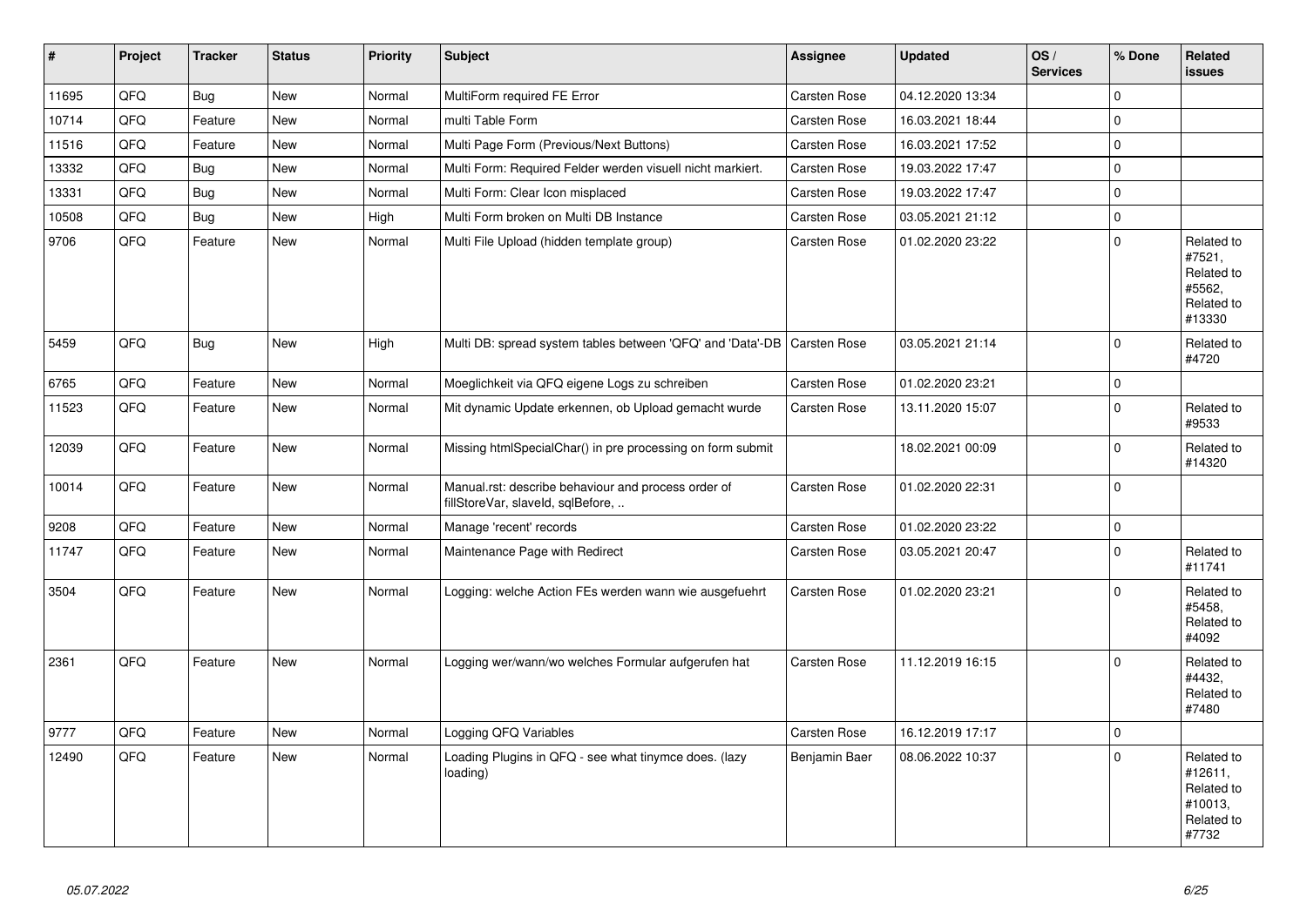| #     | Project | <b>Tracker</b> | <b>Status</b> | <b>Priority</b> | <b>Subject</b>                                                                                                                                                     | <b>Assignee</b> | <b>Updated</b>   | OS/<br><b>Services</b> | % Done              | Related<br><b>issues</b>                     |
|-------|---------|----------------|---------------|-----------------|--------------------------------------------------------------------------------------------------------------------------------------------------------------------|-----------------|------------------|------------------------|---------------------|----------------------------------------------|
| 8702  | QFQ     | Feature        | New           | Normal          | Load Record which is locked: missing user info                                                                                                                     | Carsten Rose    | 11.12.2019 16:16 |                        | 0                   | Related to<br>#9789                          |
| 10593 | QFQ     | Feature        | New           | Normal          | label2: text behind input element                                                                                                                                  | Carsten Rose    | 16.05.2020 10:57 |                        | $\Omega$            |                                              |
| 14305 | QFQ     | Bug            | <b>New</b>    | Normal          | Inline Report editing does not create history entries                                                                                                              | Carsten Rose    | 10.06.2022 11:55 |                        | 0                   |                                              |
| 14091 | QFQ     | Bug            | <b>New</b>    | Normal          | inconsistent template path for twig                                                                                                                                | Carsten Rose    | 19.04.2022 18:36 |                        | 0                   |                                              |
| 12513 | QFQ     | <b>Bug</b>     | <b>New</b>    | High            | Implement server side check of maxlength                                                                                                                           | Carsten Rose    | 07.12.2021 17:19 |                        | $\Omega$            |                                              |
| 7660  | QFQ     | Feature        | <b>New</b>    | Normal          | IMAP: import mails to DB, move / delete mails                                                                                                                      | Carsten Rose    | 01.02.2020 09:52 |                        | $\mathbf 0$         |                                              |
| 8217  | QFQ     | Feature        | New           | Normal          | if-elseif-else construct                                                                                                                                           | Carsten Rose    | 16.03.2021 18:41 |                        | $\Omega$            | Related to<br>#10716                         |
| 12480 | QFQ     | Feature        | <b>New</b>    | Normal          | If QFQ upgrade is running, block further request                                                                                                                   | Carsten Rose    | 03.05.2021 20:45 |                        | $\Omega$            |                                              |
| 11702 | QFQ     | Feature        | New           | Normal          | HTML Special Char makes no sense for 'allbut' if '&' is<br>forbidden                                                                                               | Carsten Rose    | 07.12.2021 16:35 |                        | $\Omega$            | Related to<br>#5112,<br>Related to<br>#14320 |
| 8891  | QFQ     | Bug            | <b>New</b>    | High            | formSubmitLog: do not log passwords                                                                                                                                | Enis Nuredini   | 25.03.2022 09:06 |                        | $\Omega$            |                                              |
| 6602  | QFQ     | Feature        | <b>New</b>    | Normal          | Formlet: in Report auf Mausklick ein mini-form oeffnen                                                                                                             | Carsten Rose    | 11.12.2019 16:16 |                        | 0                   |                                              |
| 10322 | QFQ     | <b>Bug</b>     | New           | Normal          | FormElement / Radio: missing column 'enum' >> FE not<br>reported                                                                                                   | Carsten Rose    | 07.05.2020 09:37 |                        | $\Omega$            |                                              |
| 7890  | QFQ     | Bug            | <b>New</b>    | Normal          | FormElement 'required': extraButtonInfo not aligned                                                                                                                | Carsten Rose    | 11.06.2021 21:17 |                        | 0                   | Related to<br>#11517                         |
| 14395 | QFQ     | Support        | <b>New</b>    | Normal          | FormEditor: Virtual table columns                                                                                                                                  | Enis Nuredini   | 21.06.2022 16:09 |                        | $\mathbf 0$         |                                              |
| 8083  | QFQ     | Bug            | New           | High            | FormEditor: primary table list does not respect<br>'indexDb={{indexData:Y}}'                                                                                       | Carsten Rose    | 03.05.2021 21:14 |                        | $\Omega$            | Has<br>duplicate<br>#6678                    |
| 9537  | QFQ     | Feature        | <b>New</b>    | Normal          | FormEditor: Edit fieldset in FrontEnd                                                                                                                              | Carsten Rose    | 01.02.2020 23:22 |                        | $\mathbf 0$         |                                              |
| 12468 | QFQ     | <b>Bug</b>     | New           | Urgent          | Form: update Form.title after save                                                                                                                                 | Carsten Rose    | 03.05.2021 21:12 |                        | $\mathbf 0$         |                                              |
| 12156 | QFQ     | Feature        | New           | Normal          | Form: Optional disable 'leave page'                                                                                                                                |                 | 03.05.2021 20:45 |                        | 0                   |                                              |
| 6289  | QFQ     | Feature        | New           | Normal          | Form: Log                                                                                                                                                          | Carsten Rose    | 01.02.2020 23:21 |                        | $\Omega$            |                                              |
| 9773  | QFQ     | <b>Bug</b>     | New           | Normal          | form.parameter.formModeGlobal=requiredOff                                                                                                                          | Carsten Rose    | 01.02.2020 15:56 |                        | 0                   |                                              |
| 12581 | QFQ     | <b>Bug</b>     | New           | Normal          | Form.forward=close: Record 'new' in new browser tab > save   Carsten Rose<br>(& close) >> Form is not reloaded with new created record id<br>and stays in mode=new |                 | 19.03.2022 17:48 |                        | $\Omega$            |                                              |
| 14322 | QFQ     | <b>Bug</b>     | New           | Normal          | Form Load: by default no scroll (save & close should be<br>visible)                                                                                                | Enis Nuredini   | 15.06.2022 14:12 |                        | 0                   | Related to<br>#14321,<br>Related to<br>#6232 |
| 4756  | QFQ     | Bug            | New           | Normal          | Form dirty even nothing changes                                                                                                                                    | Carsten Rose    | 11.12.2019 16:16 |                        | $\mathsf{O}\xspace$ |                                              |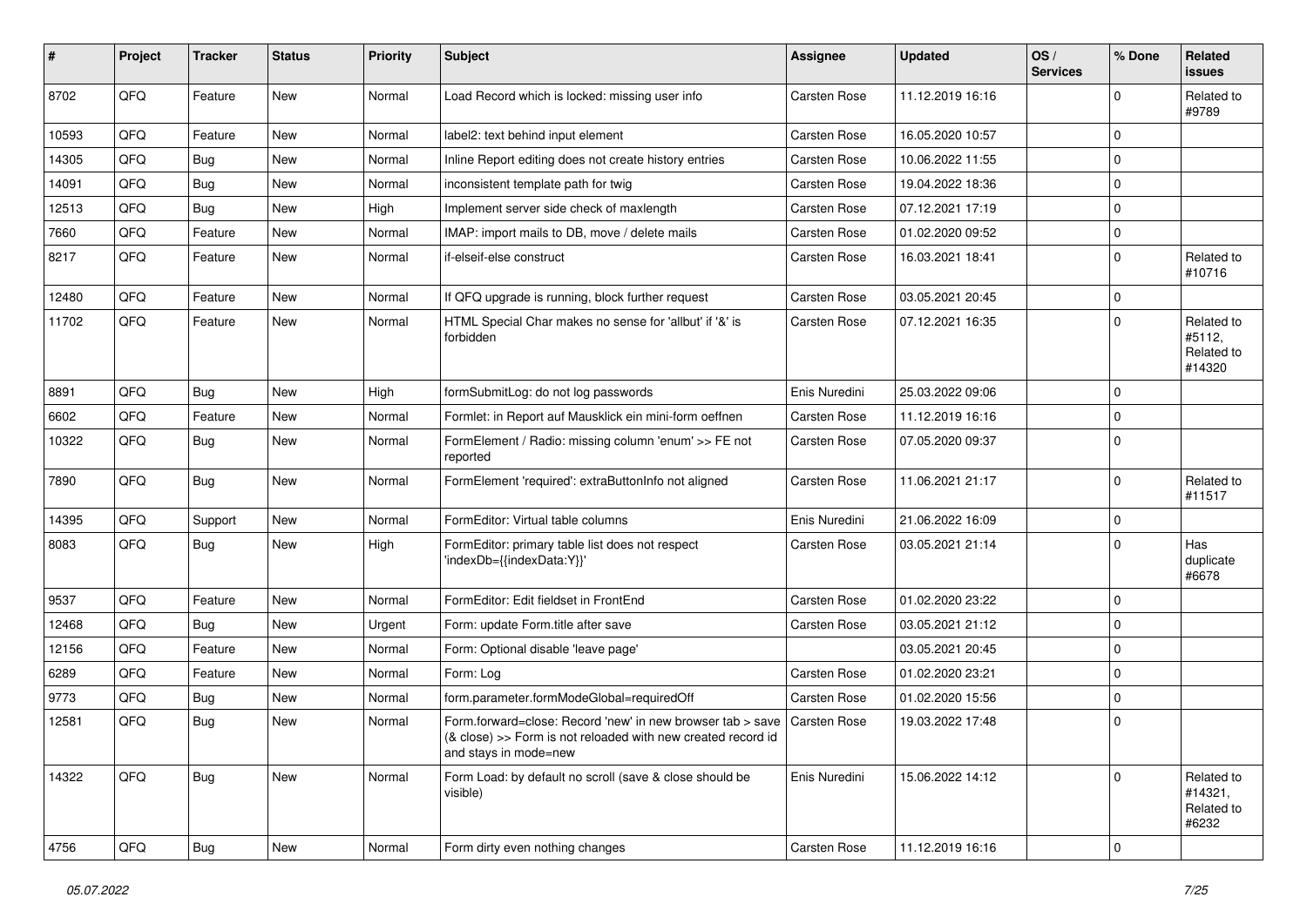| #     | Project | <b>Tracker</b> | <b>Status</b> | <b>Priority</b> | <b>Subject</b>                                                                                         | <b>Assignee</b>     | <b>Updated</b>   | OS/<br><b>Services</b> | % Done      | Related<br><b>issues</b>                     |
|-------|---------|----------------|---------------|-----------------|--------------------------------------------------------------------------------------------------------|---------------------|------------------|------------------------|-------------|----------------------------------------------|
| 9602  | QFQ     | Feature        | New           | Normal          | Form definition as JSON                                                                                | <b>Carsten Rose</b> | 01.02.2020 23:21 |                        | O           | Related to<br>#9600                          |
| 11716 | QFQ     | Feature        | New           | Normal          | Form an beliebiger Stelle im Report anzeigen                                                           |                     | 09.12.2020 09:47 |                        | $\mathbf 0$ |                                              |
| 10763 | QFQ     | Feature        | New           | Normal          | form accessed and submitted despite logout?                                                            |                     | 16.06.2020 11:43 |                        | $\mathbf 0$ |                                              |
| 8336  | QFQ     | Feature        | New           | Normal          | Form > modified > Close New: a) Optional disable popup, b)<br>custom text, c) mode on save: close stay | Carsten Rose        | 01.02.2020 23:22 |                        | $\Omega$    | Related to<br>#8335                          |
| 13716 | QFQ     | Bug            | New           | High            | Firefox ask to store username/password                                                                 | Enis Nuredini       | 30.05.2022 09:31 |                        | $\Omega$    | Related to<br>#13827                         |
| 6462  | QFQ     | <b>Bug</b>     | New           | Normal          | File Upload: Nutzlose Fehlermeldung wenn Datei zu gross                                                | Carsten Rose        | 01.02.2020 23:21 |                        | $\mathbf 0$ | Related to<br>#6139                          |
| 4413  | QFQ     | Feature        | New           | Normal          | fieldset: show/hidden, modeSql, dynamicUpdate                                                          | Carsten Rose        | 09.02.2022 15:19 |                        | $\Omega$    |                                              |
| 10937 | QFQ     | Bug            | New           | Normal          | Fehler mit abhängigen Select- Feldern beim Positionieren                                               | <b>Carsten Rose</b> | 12.11.2020 23:45 |                        | $\Omega$    |                                              |
| 7920  | QFQ     | Feature        | New           | Normal          | FE: Syntax Highlight, Zeinlenumbruch                                                                   | Carsten Rose        | 01.02.2020 10:03 |                        | $\Omega$    |                                              |
| 7512  | QFQ     | <b>Bug</b>     | <b>New</b>    | Normal          | FE: inputType=number >> 'pattern' is not respected                                                     | Carsten Rose        | 01.02.2020 23:22 |                        | $\mathbf 0$ |                                              |
| 9533  | QFQ     | <b>Bug</b>     | New           | Normal          | FE.type=upload: Check in 'beforeSave' if upload is given                                               | Carsten Rose        | 01.02.2020 23:22 |                        | $\Omega$    | Related to<br>#11523                         |
| 9347  | QFQ     | <b>Bug</b>     | New           | High            | FE.type=upload with dynamic show/hidden: required not<br>detected                                      | Carsten Rose        | 12.06.2021 10:40 |                        | $\Omega$    | Related to<br>#5305,<br>Related to<br>#12398 |
| 12162 | QFQ     | Feature        | New           | Normal          | FE.type=sendmail: personalized mailing (several mails) via<br>template                                 | <b>Carsten Rose</b> | 03.05.2021 20:45 |                        | $\Omega$    |                                              |
| 10082 | QFQ     | Bug            | New           | Normal          | FE.type=SELECT - 'sanatize' Class                                                                      | Carsten Rose        | 07.05.2020 09:36 |                        | $\Omega$    | Related to<br>#10081                         |
| 7899  | QFQ     | Bug            | <b>New</b>    | High            | Fe.type=password / retype / required: always complain about   Carsten Rose<br>missing value            |                     | 03.05.2021 21:14 |                        | $\Omega$    |                                              |
| 9317  | QFQ     | Bug            | New           | Normal          | FE.type=note: with dynamic show/hidden an empty label<br>causes trouble                                | <b>Carsten Rose</b> | 01.02.2020 23:22 |                        | $\Omega$    |                                              |
| 8049  | QFQ     | <b>Bug</b>     | New           | Normal          | FE.type=note, column 'value': text moves some pixel to top<br>after save                               | Carsten Rose        | 01.02.2020 23:22 |                        | $\mathbf 0$ |                                              |
| 5559  | QFQ     | <b>Bug</b>     | New           | Normal          | FE.type = Upload: 'accept' might contain variables                                                     | <b>Carsten Rose</b> | 11.05.2020 21:23 |                        | $\mathbf 0$ |                                              |
| 3547  | QFQ     | Bug            | New           | Normal          | FE of type 'note' causes writing of empty fields.                                                      | Carsten Rose        | 01.02.2020 23:21 |                        | $\Omega$    |                                              |
| 12040 | QFQ     | <b>Bug</b>     | New           | Normal          | FE Mode 'hidden' für zwei FEs auf einer Zeile                                                          | Carsten Rose        | 18.02.2021 10:13 |                        | $\mathbf 0$ |                                              |
| 9531  | QFQ     | <b>Bug</b>     | New           | High            | FE File: Dynamic Update / modeSql / required detected even<br>it not set                               | Carsten Rose        | 11.06.2021 20:32 |                        | $\mathbf 0$ | Related to<br>#12398                         |
| 7812  | QFQ     | Feature        | New           | Normal          | FE 'Subrecord' - new option 'subrecordShowFilter',<br>'subrecordPaging'                                | Carsten Rose        | 01.02.2020 23:22 |                        | 0           |                                              |
| 9352  | QFQ     | Feature        | New           | Normal          | FE 'Native' fire slaveld, sqlAfter, sqlIns                                                             | Carsten Rose        | 01.02.2020 23:22 |                        | $\mathbf 0$ |                                              |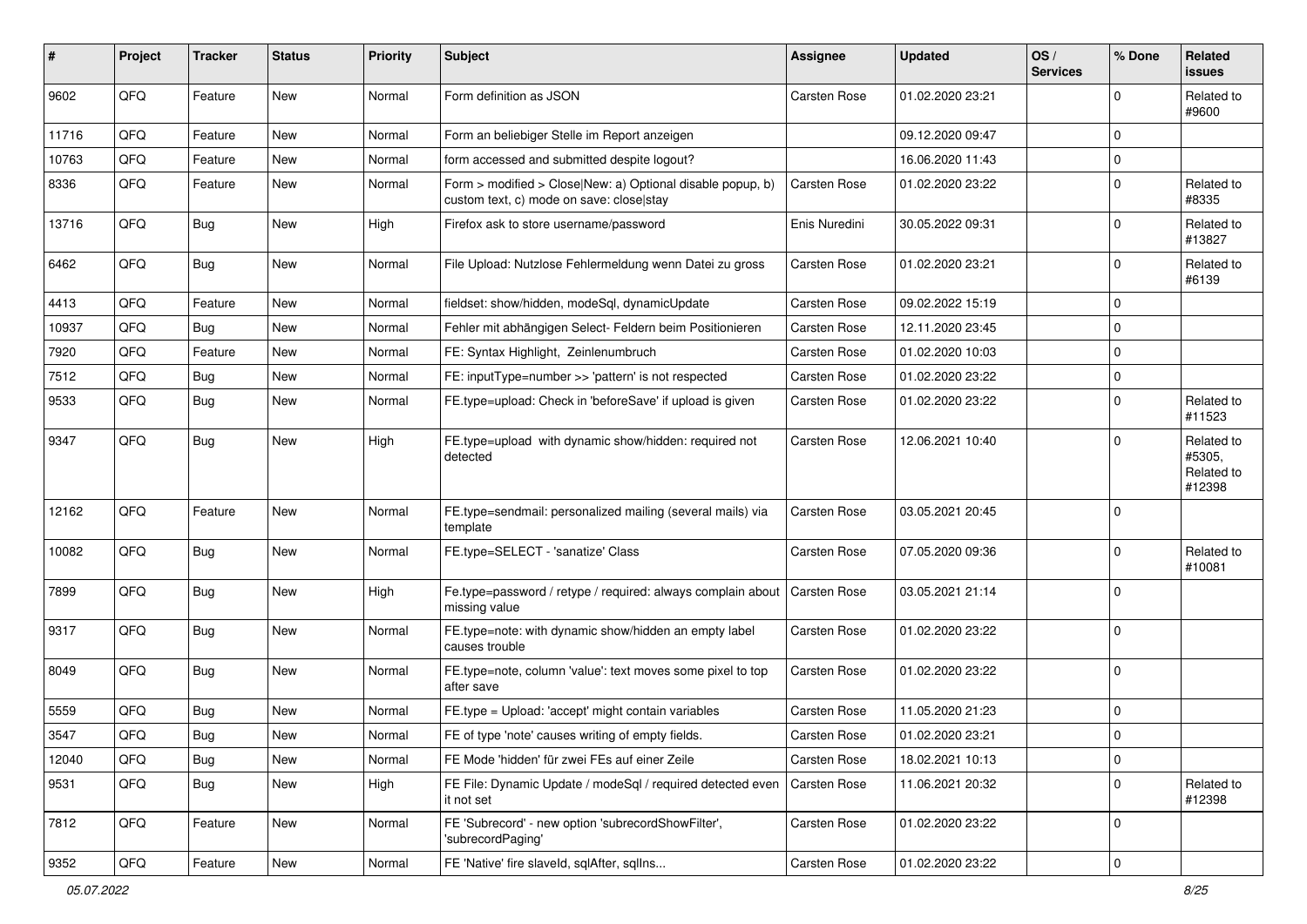| ∦     | Project | <b>Tracker</b> | <b>Status</b> | <b>Priority</b> | Subject                                                                                                          | <b>Assignee</b>     | <b>Updated</b>   | OS/<br><b>Services</b> | % Done      | Related<br><b>issues</b>  |
|-------|---------|----------------|---------------|-----------------|------------------------------------------------------------------------------------------------------------------|---------------------|------------------|------------------------|-------------|---------------------------|
| 8719  | QFQ     | Feature        | <b>New</b>    | Normal          | extraButtonLock: add support for 0/1                                                                             | <b>Carsten Rose</b> | 01.02.2020 23:22 |                        | $\Omega$    |                           |
| 14185 | QFQ     | Feature        | New           | Normal          | External/Autocron.php - better suitable directory                                                                | Support: System     | 28.05.2022 11:03 |                        | 0           |                           |
| 14464 | QFQ     | Support        | New           | Normal          | Exception: Missing button to edit FormElement with broken<br>sqlValidate / beforeLoad                            | Carsten Rose        | 04.07.2022 00:13 |                        | $\Omega$    |                           |
| 6594  | QFQ     | Feature        | New           | Normal          | Excel: on download, check if there is a valid sip                                                                | Carsten Rose        | 01.02.2020 23:21 |                        | $\mathbf 0$ |                           |
| 12024 | QFQ     | Feature        | New           | Normal          | Excel Export: text columns by default decode<br>htmlspeciachar()                                                 | <b>Carsten Rose</b> | 17.02.2021 23:55 |                        | $\Omega$    | Related to<br>#12022      |
| 10976 | QFQ     | Feature        | <b>New</b>    | Normal          | Excel Export Verbesserungen                                                                                      | <b>Carsten Rose</b> | 06.08.2020 10:56 |                        | $\Omega$    |                           |
| 10324 | QFQ     | <b>Bug</b>     | <b>New</b>    | Normal          | Excel Export mit Template funktioniert nur, wenn Template<br>vor uid kommt                                       |                     | 30.03.2020 11:20 |                        | $\Omega$    | Related to<br>#10257      |
| 10874 | QFQ     | Feature        | <b>New</b>    | Normal          | Erstellen eines Foreign Keys in der Tabelle "FormElement"                                                        |                     | 13.07.2020 10:11 |                        | $\Omega$    |                           |
| 9128  | QFQ     | Feature        | <b>New</b>    | Normal          | Error Message: not replaced variables- a) replace back to '{',<br>b) underline                                   | <b>Carsten Rose</b> | 01.02.2020 23:22 |                        | $\Omega$    | Related to<br>#9129       |
| 9127  | QFQ     | Bug            | <b>New</b>    | Normal          | Error Message: change 'roll over' color - text not readable                                                      | Carsten Rose        | 01.02.2020 23:22 |                        | $\Omega$    |                           |
| 6912  | QFQ     | Bug            | New           | Normal          | error Message Var 'deadline' already set in SIP - in Form<br>with FE.value={{deadline:R:::{{deadlinePeriod:Y}}}} | Carsten Rose        | 01.02.2020 23:21 |                        | $\Omega$    |                           |
| 7547  | QFQ     | Bug            | <b>New</b>    | Normal          | Error Message in afterSave: wrong parameter column<br>reported                                                   | Carsten Rose        | 01.02.2020 23:22 |                        | $\Omega$    |                           |
| 6677  | QFQ     | Bug            | <b>New</b>    | Normal          | Error message FE Action Element: no/wrong FE reference<br>who cause the problem.                                 | <b>Carsten Rose</b> | 01.02.2020 23:21 |                        | $\Omega$    |                           |
| 9013  | QFQ     | Bug            | New           | Normal          | Error in Twig template not handled                                                                               | <b>Carsten Rose</b> | 20.10.2021 13:43 |                        | $\mathbf 0$ |                           |
| 12066 | QFQ     | Bug            | New           | High            | enterAsSubmit: Forward wird nicht ausgeführt                                                                     | Enis Nuredini       | 29.05.2022 09:23 |                        | $\Omega$    |                           |
| 3864  | QFQ     | Feature        | <b>New</b>    | Normal          | Encrypt / decrypt field                                                                                          | Enis Nuredini       | 30.06.2022 16:29 |                        | $\Omega$    |                           |
| 10759 | QFQ     | Bug            | New           | Normal          | emptyMeansNull - Feld falsch aktualisiert                                                                        |                     | 12.11.2020 23:45 |                        | $\Omega$    |                           |
| 12989 | QFQ     | Bug            | <b>New</b>    | Normal          | empty string does not trigger dynamic update                                                                     | Enis Nuredini       | 28.05.2022 11:09 |                        | $\Omega$    |                           |
| 9783  | QFQ     | Bug            | New           | Normal          | Email with special characters                                                                                    | <b>Carsten Rose</b> | 01.02.2020 23:22 |                        | $\mathbf 0$ |                           |
| 11460 | QFQ     | Feature        | New           | Normal          | Easier creation of changelog: gitchangelog                                                                       | Carsten Rose        | 12.06.2021 10:20 |                        | $\Omega$    | Related to<br>#13467      |
| 7109  | QFQ     | Feature        | <b>New</b>    | Normal          | Dynamic Updates: row/element hide                                                                                | Carsten Rose        | 01.02.2020 23:22 |                        | $\Omega$    | Has<br>duplicate<br>#4081 |
| 7002  | QFQ     | Bug            | New           | Normal          | Dynamic Update: row does not disappear / appear                                                                  | Carsten Rose        | 01.02.2020 23:22 |                        | $\mathbf 0$ |                           |
| 11195 | QFQ     | <b>Bug</b>     | New           | Low             | Dynamic Update: Note not updated if new text is empty<br>(v20.4)                                                 |                     | 25.09.2020 11:14 |                        | $\mathbf 0$ |                           |
| 4082  | QFQ     | Feature        | New           | Normal          | Dynamic Update: modeSql - useful default                                                                         | Carsten Rose        | 01.02.2020 23:22 |                        | $\mathbf 0$ |                           |
| 11504 | QFQ     | Feature        | New           | Normal          | Dynamic Update: Button text update for 'Save',' Close' &<br>'Delete'                                             | Carsten Rose        | 12.11.2020 23:44 |                        | 0           |                           |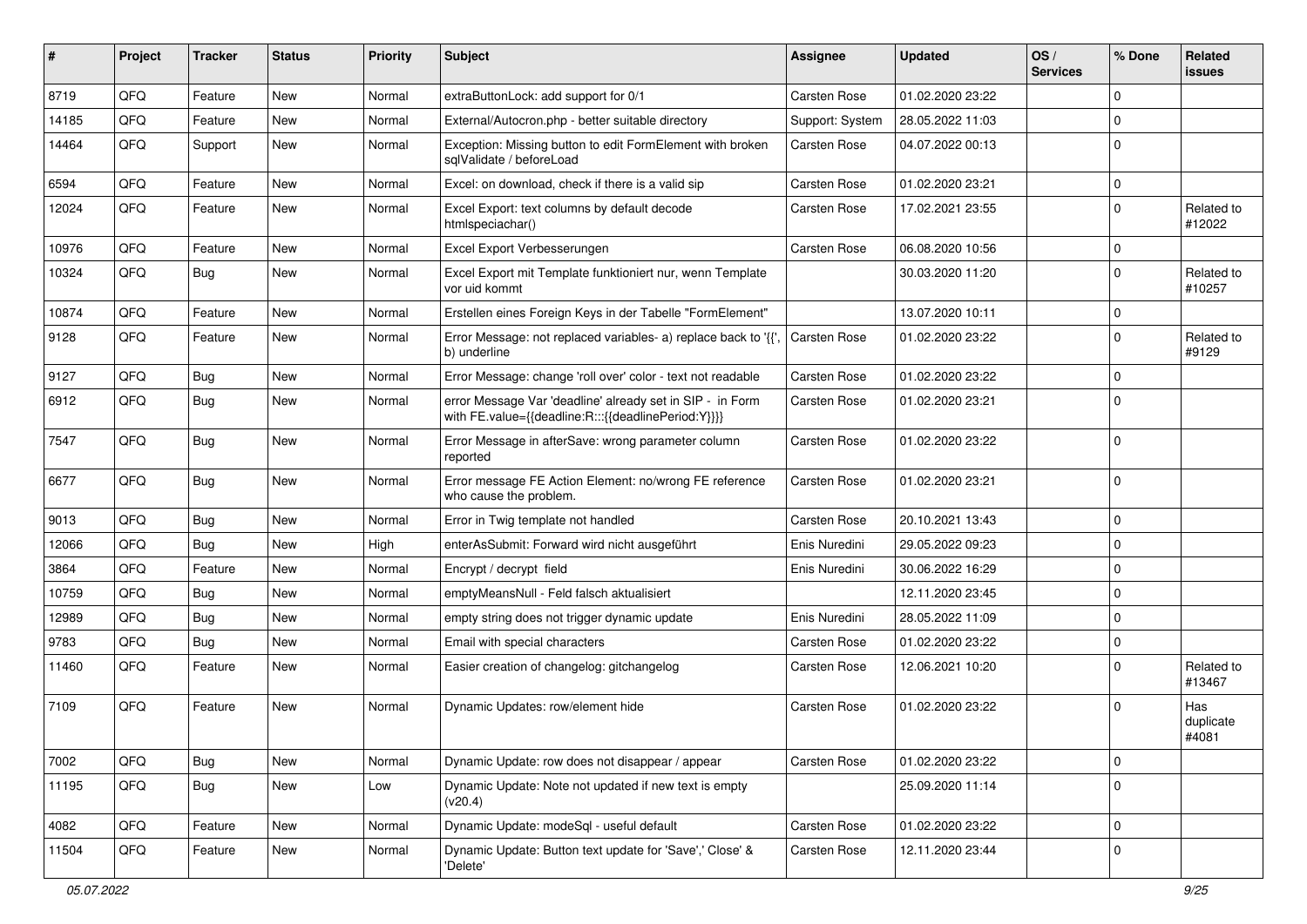| #     | Project | <b>Tracker</b> | <b>Status</b> | <b>Priority</b> | <b>Subject</b>                                                                                        | <b>Assignee</b>     | <b>Updated</b>   | OS/<br><b>Services</b> | % Done         | Related<br>issues    |
|-------|---------|----------------|---------------|-----------------|-------------------------------------------------------------------------------------------------------|---------------------|------------------|------------------------|----------------|----------------------|
| 12670 | QFQ     | Bug            | <b>New</b>    | High            | Dropdown-Menu classes können nicht mehr angegeben<br>werden                                           | Carsten Rose        | 07.12.2021 17:19 |                        | $\Omega$       |                      |
| 10119 | QFQ     | Feature        | New           | Normal          | Dropdown (selectlist) & Type Ahead: format and catagorize list                                        | Carsten Rose        | 07.05.2020 09:36 |                        | $\mathbf 0$    |                      |
| 12603 | QFQ     | Feature        | <b>New</b>    | Normal          | Dropdown (Select), Radio, checkbox:<br>itemListAlways={{!SELECT key, value}}                          | Carsten Rose        | 19.03.2022 17:47 |                        | $\Omega$       |                      |
| 6292  | QFQ     | Feature        | New           | Normal          | Download: File speichern mit Hash aber original Filename in<br>der Datenbank vermerken fuer Downloads | Carsten Rose        | 01.02.2020 23:21 |                        | $\Omega$       |                      |
| 10996 | QFQ     | Feature        | <b>New</b>    | Normal          | Download video via sip: no seek                                                                       | Carsten Rose        | 12.08.2020 14:18 |                        | $\Omega$       |                      |
| 5221  | QFQ     | <b>Bug</b>     | New           | High            | Download Dialog: Bleibt stehen in FF wenn Datei<br>automatisch gespeichert wird.                      | Carsten Rose        | 03.05.2021 21:14 |                        | $\overline{0}$ |                      |
| 12109 | QFQ     | Feature        | New           | Normal          | Donwload Link: Plain, SIP, Persistent Link, Peristent SIP -<br>new notation                           | <b>Carsten Rose</b> | 03.05.2021 20:45 |                        | $\Omega$       | Related to<br>#12085 |
| 14377 | QFQ     | <b>Bug</b>     | <b>New</b>    | Normal          | Documentation > General Tips: white page after migration                                              | Enis Nuredini       | 19.06.2022 16:37 |                        | $\mathbf 0$    |                      |
| 13460 | QFQ     | Bug            | New           | Normal          | Doc: Password set/reset  password should not processed<br>with 'html encode'                          | <b>Carsten Rose</b> | 19.03.2022 17:46 |                        | $\Omega$       |                      |
| 7481  | QFQ     | Feature        | <b>New</b>    | Normal          | Detect 'BaseUrl' automatically                                                                        | <b>Carsten Rose</b> | 01.02.2020 23:21 |                        | $\mathbf 0$    |                      |
| 9348  | QFQ     | Feature        | <b>New</b>    | Normal          | defaultThumbnailSize: pre render thumbnails                                                           | <b>Carsten Rose</b> | 12.06.2021 09:05 |                        | 0              |                      |
| 9136  | QFQ     | Feature        | <b>New</b>    | Normal          | Create ZIP files with dynamic PDFs                                                                    | Carsten Rose        | 01.02.2020 23:22 |                        | $\Omega$       |                      |
| 13841 | QFQ     | Feature        | <b>New</b>    | Normal          | Create PDF via iText - evaluate                                                                       | <b>Carsten Rose</b> | 19.03.2022 17:42 |                        | $\Omega$       |                      |
| 13843 | QFQ     | Feature        | <b>New</b>    | Normal          | Create JWT via QFQ                                                                                    | <b>Carsten Rose</b> | 19.03.2022 17:42 |                        | $\Omega$       |                      |
| 8089  | QFQ     | Feature        | <b>New</b>    | Normal          | Copy/Paste for FormElements                                                                           | Carsten Rose        | 01.02.2020 23:22 |                        | $\overline{0}$ |                      |
| 12330 | QFQ     | Feature        | New           | Normal          | Copy to input field / text area / TinyMCE                                                             | Carsten Rose        | 07.04.2021 09:01 |                        | $\Omega$       |                      |
| 12327 | QFQ     | <b>Bug</b>     | New           | Normal          | Copy to clipboard: Glyphicon can not be changed                                                       | Carsten Rose        | 27.12.2021 17:59 |                        | $\Omega$       |                      |
| 12714 | QFQ     | Bug            | New           | Normal          | Conversion of GIF to PDF broken when GIF contains Alpha.                                              | Carsten Rose        | 19.03.2022 17:49 |                        | $\Omega$       |                      |
| 7102  | QFQ     | Feature        | <b>New</b>    | Normal          | Comment sign in report: '#' and '--'                                                                  | Carsten Rose        | 01.02.2020 23:21 |                        | $\Omega$       |                      |
| 12476 | QFQ     | Feature        | New           | Normal          | clearMe: a) should trigger 'dirty', b) sticky on textarea resize                                      | Benjamin Baer       | 04.01.2022 08:40 |                        | $\Omega$       | Related to<br>#9528  |
| 11057 | QFQ     | <b>Bug</b>     | <b>New</b>    | High            | Checkboxes ohne span.checkmark im Report werden<br>ausgeblendet                                       | Benjamin Baer       | 03.05.2021 21:12 |                        | $\Omega$       | Related to<br>#11039 |
| 12163 | QFQ     | Feature        | <b>New</b>    | Normal          | Checkbox: table wrap                                                                                  | <b>Carsten Rose</b> | 03.05.2021 20:51 |                        | 0              |                      |
| 11752 | QFQ     | Bug            | <b>New</b>    | Normal          | checkbox renders multiple input elements with same name                                               | <b>Carsten Rose</b> | 17.12.2020 14:58 |                        | $\Omega$       | Related to<br>#11750 |
| 9853  | QFQ     | Feature        | <b>New</b>    | Normal          | Check das SQL / QFQ / Mail Logfile geschrieben wird                                                   |                     | 09.01.2020 11:15 |                        | $\mathbf 0$    |                      |
| 12474 | QFQ     | Feature        | <b>New</b>    | Normal          | Check BaseConfigURL if it is given and the the last char is '/'                                       | Carsten Rose        | 03.05.2021 20:45 |                        | $\mathbf 0$    |                      |
| 13451 | QFQ     | Bug            | <b>New</b>    | Normal          | Character Counter / Max Character: Problem in Safari                                                  | Carsten Rose        | 15.04.2022 17:18 |                        | $\Omega$       |                      |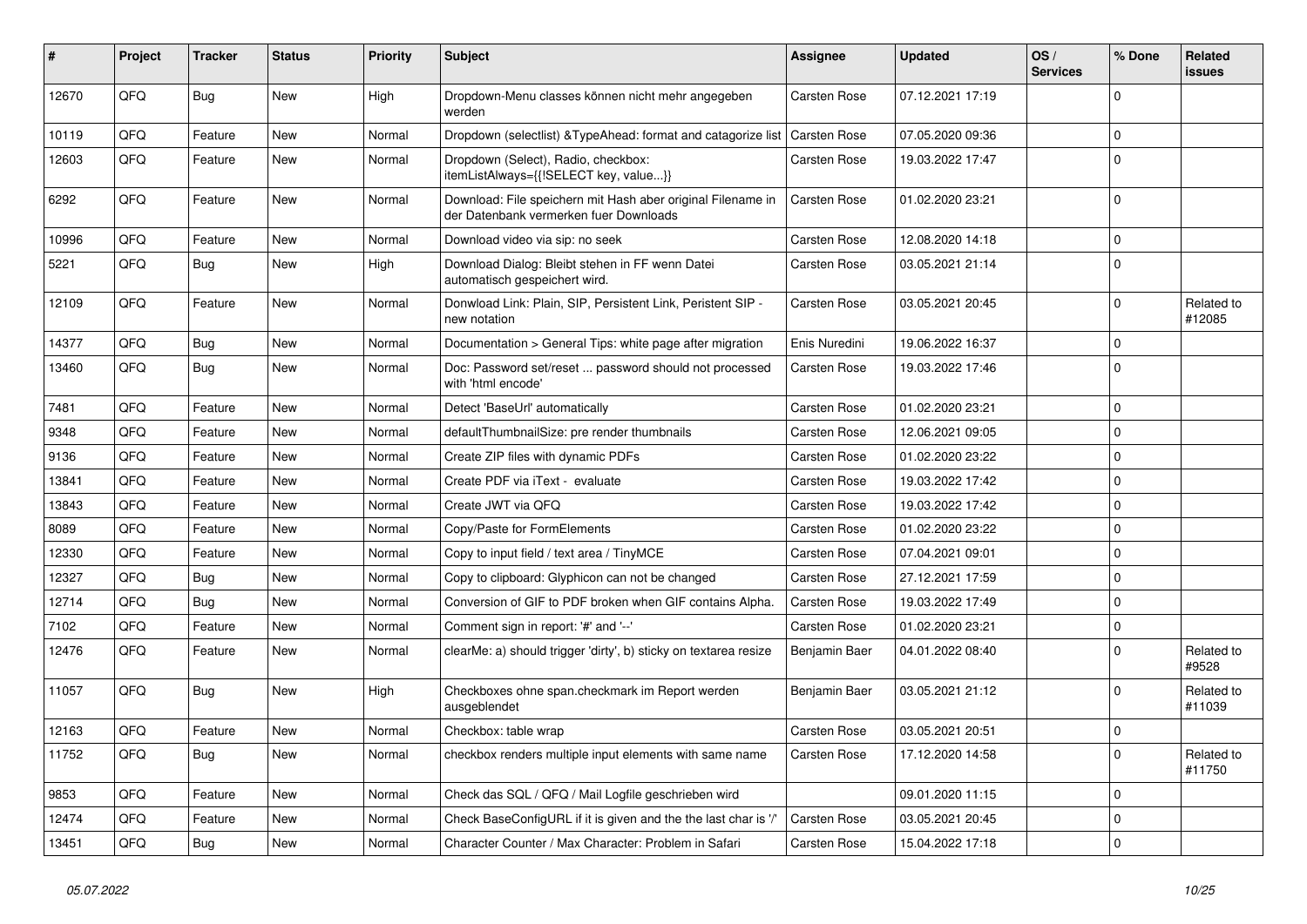| ∦     | Project | <b>Tracker</b> | <b>Status</b> | <b>Priority</b> | <b>Subject</b>                                                                                                 | <b>Assignee</b>     | <b>Updated</b>   | OS/<br><b>Services</b> | % Done      | Related<br><b>issues</b>                      |
|-------|---------|----------------|---------------|-----------------|----------------------------------------------------------------------------------------------------------------|---------------------|------------------|------------------------|-------------|-----------------------------------------------|
| 13467 | QFQ     | Feature        | New           | Normal          | ChangeLog Generator                                                                                            | <b>Carsten Rose</b> | 19.03.2022 17:46 |                        | $\Omega$    | Related to<br>#11460                          |
| 9781  | QFQ     | Feature        | <b>New</b>    | Normal          | Button: CSS class to make buttons smaller                                                                      | <b>Carsten Rose</b> | 01.02.2020 23:22 |                        | $\Omega$    |                                               |
| 9177  | QFQ     | Bug            | New           | Normal          | Bug? QFQ tries to save an action FE, which has real<br>existing column name                                    | Carsten Rose        | 01.02.2020 23:22 |                        | $\Omega$    |                                               |
| 11893 | QFQ     | Feature        | <b>New</b>    | High            | Broken SIP: a) only report one time, b) only report in main<br>column                                          | Carsten Rose        | 12.05.2021 12:13 |                        | $\mathbf 0$ | Related to<br>#12532,<br>Related to<br>#14187 |
| 13647 | QFQ     | <b>Bug</b>     | New           | Normal          | Autofocus funktioniert nicht auf Chrome                                                                        | Benjamin Baer       | 19.03.2022 17:44 |                        | $\Omega$    |                                               |
| 8431  | QFQ     | <b>Bug</b>     | New           | High            | autocron.php with wrong path                                                                                   | <b>Carsten Rose</b> | 03.05.2021 21:14 |                        | $\Omega$    |                                               |
| 12146 | QFQ     | Feature        | <b>New</b>    | Normal          | Autocron Job: Anzeigen wann der naechste Job ausgefuehrt<br>wird, resp das er nicht ausgefuehrt wird           | Carsten Rose        | 15.03.2021 15:23 |                        | $\Omega$    |                                               |
| 4250  | QFQ     | Feature        | New           | Normal          | AutoCron in QFQ via PHP                                                                                        | <b>Carsten Rose</b> | 01.02.2020 23:21 |                        | 0           | Related to<br>#3292,<br>Related to<br>#3291   |
| 10890 | QFQ     | Bug            | <b>New</b>    | Normal          | AutoCron hangs                                                                                                 |                     | 20.07.2020 13:56 |                        | $\Omega$    |                                               |
| 11522 | QFQ     | Bug            | New           | Normal          | Aus/Einblenden von Reitern                                                                                     |                     | 13.11.2020 14:58 |                        | $\Omega$    |                                               |
| 14233 | QFQ     | Bug            | New           | Normal          | AS _link: question - HTML is not rendered                                                                      | <b>Carsten Rose</b> | 28.05.2022 11:02 |                        | $\Omega$    |                                               |
| 13945 | QFQ     | Feature        | New           | Normal          | As _link: content before/after link                                                                            | Enis Nuredini       | 28.05.2022 11:01 |                        | $\Omega$    | Related to<br>#12262                          |
| 14077 | QFQ     | Bug            | New           | Normal          | As _link: Attribute 'class' missing by r:1 and r:3 - but should<br>set                                         | Carsten Rose        | 28.05.2022 11:02 |                        | 0           | Related to<br>#5342,<br>Related to<br>#4343   |
| 12119 | QFQ     | Feature        | <b>New</b>    | Normal          | AS paged: error message missing if there ist no 'r' argument.                                                  | Carsten Rose        | 03.05.2021 20:51 |                        | $\Omega$    |                                               |
| 8962  | QFQ     | Feature        | <b>New</b>    | High            | allow for form fields with identical names                                                                     | Carsten Rose        | 03.05.2021 21:14 |                        | $\Omega$    |                                               |
| 10979 | QFQ     | Feature        | New           | Normal          | Ajax Calls an API - dataReport                                                                                 | <b>Carsten Rose</b> | 11.05.2022 12:15 |                        | 0           |                                               |
| 7342  | QFQ     | Feature        | New           | Normal          | add content $=$ hide this                                                                                      | <b>Carsten Rose</b> | 01.02.2020 23:21 |                        | $\Omega$    |                                               |
| 5131  | QFQ     | Feature        | New           | Normal          | Activate Spin Gear ('wait/busy' indicator) via LINK attribute                                                  | Carsten Rose        | 01.02.2020 23:21 |                        | $\mathbf 0$ |                                               |
| 12412 | QFQ     | Feature        | New           | Normal          | Action/Escape qualifier 'e' (empty), '0': if given, an empty<br>string (or '0') will be treated as 'not found' | Carsten Rose        | 08.05.2021 09:40 |                        | $\Omega$    | Related to<br>#12413,<br>Related to<br>#10012 |
| 11715 | QFQ     | Bug            | New           | Normal          | acceptZeroAsRequired and requiredOffButMark do not<br>coincide                                                 |                     | 08.12.2020 12:13 |                        | 0           |                                               |
| 11535 | QFG     | Feature        | New           | Normal          | Ability to create SQL columns in frontend QFQ forms                                                            |                     | 17.11.2020 12:11 |                        | $\mathbf 0$ |                                               |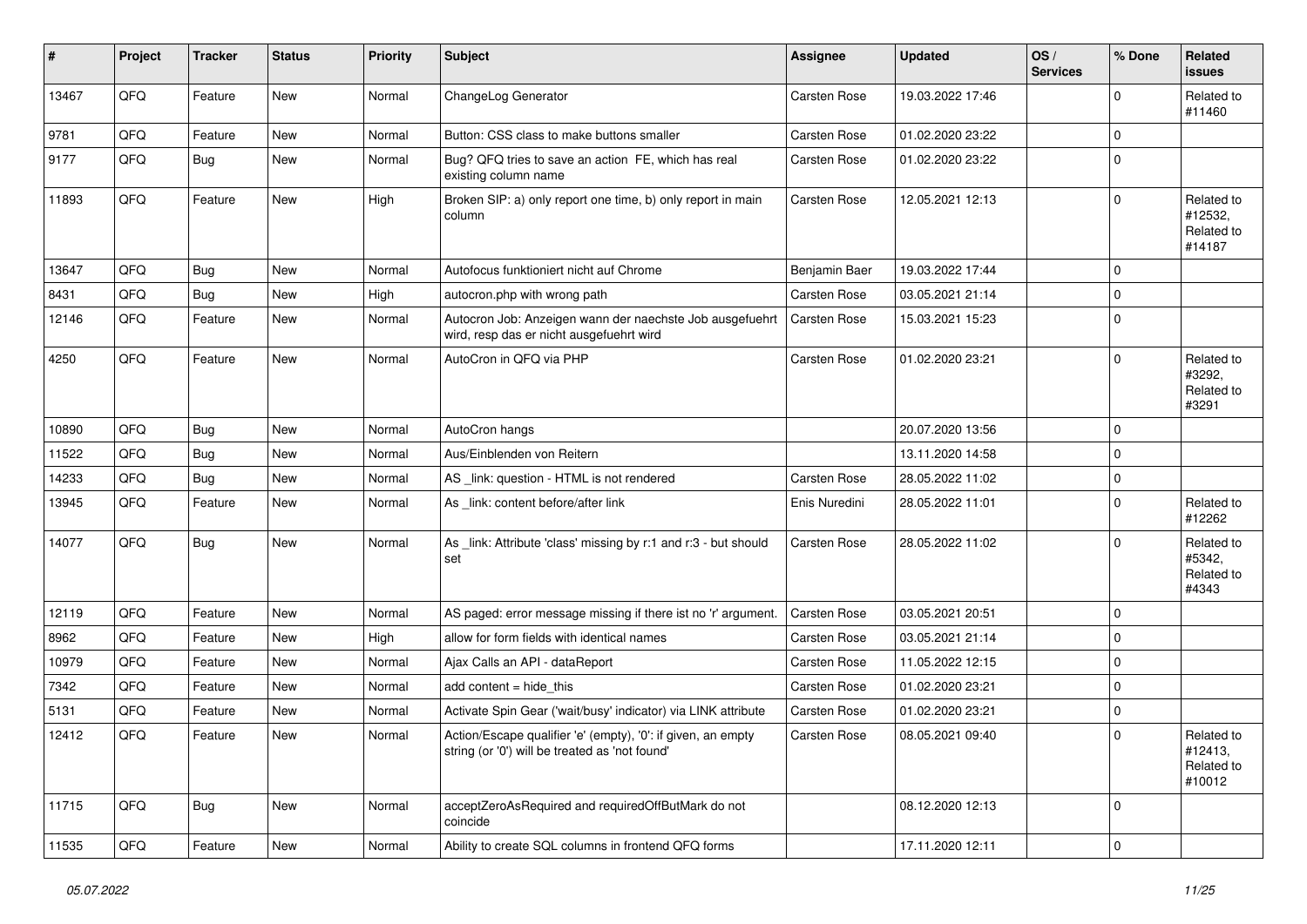| #     | Project | <b>Tracker</b> | <b>Status</b> | <b>Priority</b> | <b>Subject</b>                                                                                                                        | <b>Assignee</b>     | <b>Updated</b>   | OS/<br><b>Services</b> | % Done      | Related<br><b>issues</b>                                               |
|-------|---------|----------------|---------------|-----------------|---------------------------------------------------------------------------------------------------------------------------------------|---------------------|------------------|------------------------|-------------|------------------------------------------------------------------------|
| 12038 | QFQ     | Feature        | <b>New</b>    | Normal          | a) STORE_VAR: filenameOnlyStripUniq, b) SP:<br>QSTRIPUNIQ()                                                                           |                     | 17.02.2021 23:55 |                        | $\Omega$    |                                                                        |
| 12544 | QFQ     | Feature        | New           | High            | a) ' AS _link' new also as ' AS _format', b) sortierung via<br>'display: none;', c) '_format' benoeitgt nicht zwingend<br>u/U/p/m/z/d | <b>Carsten Rose</b> | 14.12.2021 16:03 |                        | $\mathbf 0$ |                                                                        |
| 12269 | QFQ     | Feature        | <b>New</b>    | Normal          | 2FA - Login                                                                                                                           | <b>Carsten Rose</b> | 03.05.2021 20:45 |                        | $\mathbf 0$ |                                                                        |
| 5576  | QFQ     | <b>Bug</b>     | New           | Normal          | Using MySQL 'DROP' requires privilege - wich is not really<br>necessary.                                                              | <b>Carsten Rose</b> | 01.02.2020 23:21 |                        | $\mathbf 0$ |                                                                        |
| 6116  | QFQ     | <b>Bug</b>     | Priorize      | High            | value of checkbox not saved                                                                                                           | <b>Carsten Rose</b> | 07.12.2021 17:19 |                        | $\mathbf 0$ |                                                                        |
| 9947  | QFQ     | Bug            | Priorize      | Normal          | Unwanted error message if missing 'typeAheadSqlPrefetch'                                                                              | <b>Carsten Rose</b> | 01.02.2020 10:13 |                        | $\mathbf 0$ |                                                                        |
| 13943 | QFQ     | <b>Bug</b>     | Priorize      | Normal          | unable to find formgroup                                                                                                              | Enis Nuredini       | 28.05.2022 11:03 |                        | $\mathbf 0$ |                                                                        |
| 11320 | QFQ     | Feature        | Priorize      | Normal          | Typo3 Version 10 support                                                                                                              | <b>Carsten Rose</b> | 05.05.2021 22:09 |                        | 0           |                                                                        |
| 4457  | QFQ     | Bug            | Priorize      | Normal          | typeahead: pressing return to select an item, saves the form<br>and closes the form.                                                  | Benjamin Baer       | 03.01.2022 08:01 |                        | $\Omega$    | Related to<br>#4398                                                    |
| 8044  | QFQ     | Feature        | Priorize      | Normal          | Transaction: a) Form, b) Report                                                                                                       | Carsten Rose        | 05.05.2021 22:14 |                        | $\Omega$    | Related to<br>#8043                                                    |
| 9968  | QFQ     | Feature        | Priorize      | Normal          | Tooltip in Links for Developer                                                                                                        | <b>Carsten Rose</b> | 01.02.2020 23:17 |                        | $\mathbf 0$ |                                                                        |
| 9173  | QFQ     | <b>Bug</b>     | Priorize      | Urgent          | Stale Record Lock: Firefox                                                                                                            | Carsten Rose        | 03.05.2021 21:14 |                        | $\mathbf 0$ | Related to<br>#9789                                                    |
| 12504 | QFQ     | Feature        | Priorize      | Normal          | sql.log: report fe.id                                                                                                                 | Carsten Rose        | 05.05.2021 22:09 |                        | $\mathbf 0$ |                                                                        |
| 9928  | QFQ     | Feature        | Priorize      | Normal          | SpecialColumnName: a) Deprecated: ' AS "_+tag " ', b)<br>New: ' AS "_ <tag1><tag2>"'</tag2></tag1>                                    | Carsten Rose        | 01.02.2020 23:17 |                        | $\Omega$    | Related to<br>#9929                                                    |
| 9121  | QFQ     | <b>Bug</b>     | Priorize      | High            | sip links have r and __dbIndexData set                                                                                                | <b>Carsten Rose</b> | 12.06.2021 10:41 |                        | $\mathbf 0$ |                                                                        |
| 8963  | QFQ     | Feature        | Priorize      | Normal          | Setting values in a store: flexible way                                                                                               | <b>Carsten Rose</b> | 05.05.2021 22:10 |                        | $\Omega$    | Related to<br>#8975                                                    |
| 13900 | QFQ     | Feature        | Priorize      | Normal          | Selenium: Check das Cookie/PDF funktioniert                                                                                           | Enis Nuredini       | 25.03.2022 12:45 |                        | $\mathbf 0$ |                                                                        |
| 7616  | QFQ     | Bug            | Priorize      | Normal          | Selectlist with Enum & Dynamic Update                                                                                                 | Carsten Rose        | 01.02.2020 10:13 |                        | $\Omega$    |                                                                        |
| 7730  | QFQ     | Feature        | Priorize      | Normal          | SELECT Box: title in between                                                                                                          | Benjamin Baer       | 01.02.2020 23:22 |                        | $\Omega$    |                                                                        |
| 5366  | QFQ     | Feature        | Priorize      | Normal          | Saving with keyboard shortcuts                                                                                                        | Benjamin Baer       | 21.03.2022 09:47 |                        | $\mathbf 0$ |                                                                        |
| 9394  | QFQ     | Feature        | Priorize      | Normal          | REST: allow for non numerical ids in get requests                                                                                     | <b>Carsten Rose</b> | 05.05.2021 22:10 |                        | $\mathbf 0$ |                                                                        |
| 10005 | QFQ     | Feature        | Priorize      | Normal          | Report / special column name:  AS _calendar                                                                                           | Carsten Rose        | 03.06.2020 17:28 |                        | 0           |                                                                        |
| 10012 | QFQ     | Feature        | Priorize      | Normal          | redirectAllMailTo: {{beEmail:T}}                                                                                                      | Carsten Rose        | 08.05.2021 09:54 |                        | $\mathbf 0$ | Related to<br>#12412,<br>Related to<br>#12413,<br>Related to<br>#10011 |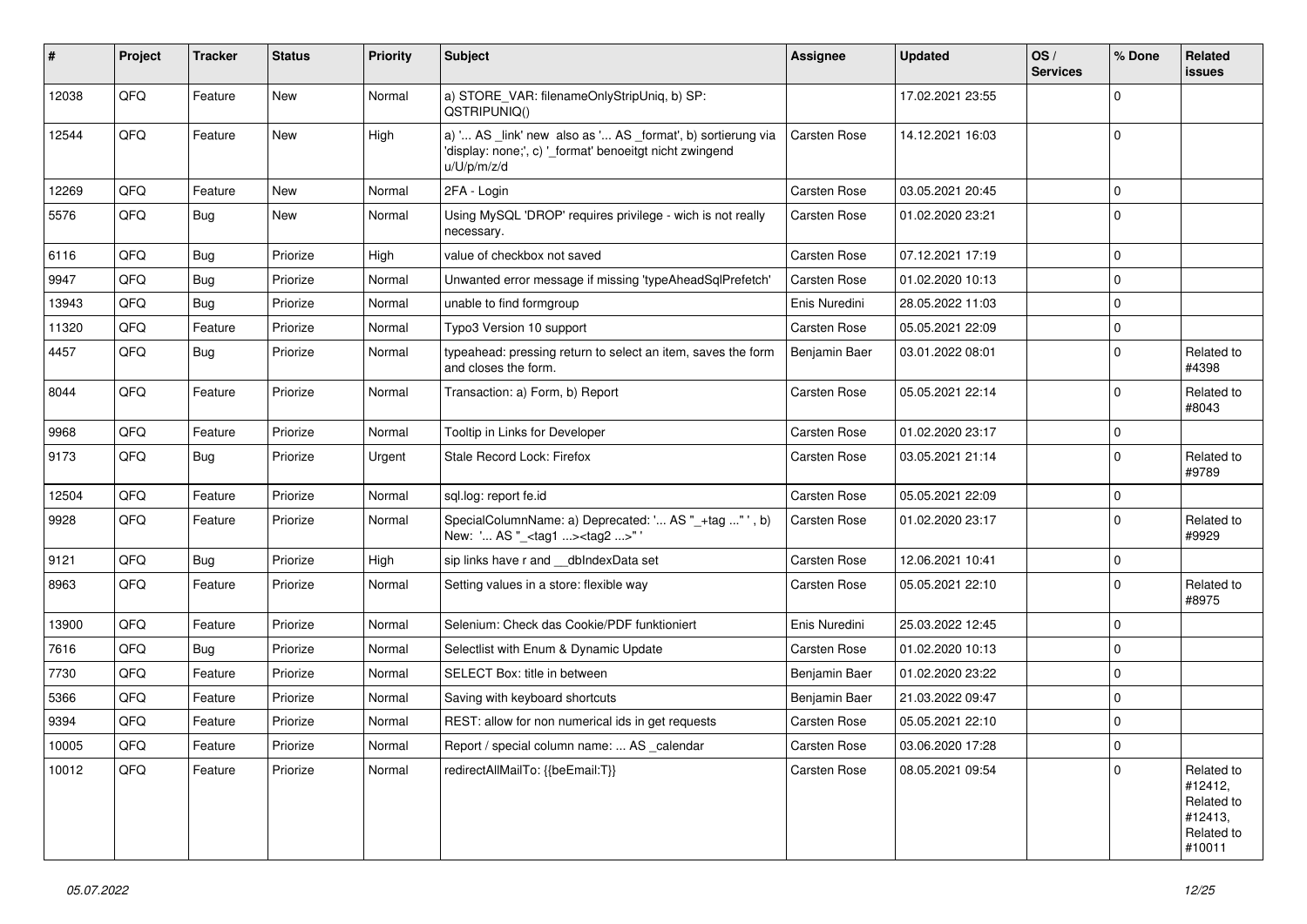| ∦     | Project | <b>Tracker</b> | <b>Status</b> | Priority | <b>Subject</b>                                                                                           | <b>Assignee</b>     | <b>Updated</b>   | OS/<br><b>Services</b> | % Done      | Related<br><b>issues</b>                                                |
|-------|---------|----------------|---------------|----------|----------------------------------------------------------------------------------------------------------|---------------------|------------------|------------------------|-------------|-------------------------------------------------------------------------|
| 3867  | QFQ     | Feature        | Priorize      | Normal   | Readonly Formular: Template Groups add/delete<br>ausbeldnen                                              | <b>Carsten Rose</b> | 05.05.2021 22:12 |                        | $\Omega$    |                                                                         |
| 6574  | QFQ     | <b>Bug</b>     | Priorize      | Normal   | gfg.log: Fehlermeldung wurde angezeigt, aber nicht geloggt                                               | Carsten Rose        | 01.02.2020 10:13 |                        | $\mathbf 0$ |                                                                         |
| 6140  | QFQ     | <b>Bug</b>     | Priorize      | Normal   | QFQ DnD Sort: Locked fields                                                                              | Benjamin Baer       | 21.03.2022 09:56 |                        | $\mathbf 0$ |                                                                         |
| 9135  | QFQ     | Feature        | Priorize      | Normal   | Progress Bar generic / replace old hourglass download<br>popup                                           | Benjamin Baer       | 03.01.2022 07:43 |                        | $\mathbf 0$ |                                                                         |
| 8204  | QFQ     | Feature        | Priorize      | High     | Position 'required mark'                                                                                 | <b>Carsten Rose</b> | 16.06.2021 13:44 |                        | $\Omega$    |                                                                         |
| 10011 | QFQ     | Feature        | Priorize      | Normal   | Offer new STORE_TYPO3 Variable 'beUser', 'beEmail'                                                       | <b>Carsten Rose</b> | 08.05.2021 09:51 |                        | $\Omega$    | Related to<br>#10012,<br>Related to<br>#12511                           |
| 12325 | QFQ     | Bug            | Priorize      | Normal   | MultiDB form.dblndex not working for report syntax                                                       | Carsten Rose        | 07.09.2021 13:37 |                        | $\Omega$    | Related to<br>#12145,<br>Related to<br>#12314                           |
| 10015 | QFQ     | Feature        | Priorize      | Normal   | Monospace in Textarea                                                                                    | Carsten Rose        | 03.02.2020 13:40 |                        | $\Omega$    |                                                                         |
| 10569 | QFQ     | Feature        | Priorize      | Normal   | link blank more safe                                                                                     | Enis Nuredini       | 25.03.2022 12:44 |                        | $\Omega$    |                                                                         |
| 6566  | QFQ     | <b>Bug</b>     | Priorize      | Normal   | Link Function 'delete': provided parameter missing on page<br>reload                                     | Benjamin Baer       | 03.01.2022 08:08 |                        | $\Omega$    |                                                                         |
| 14371 | QFQ     | Feature        | Priorize      | Normal   | <b>LDAP via REPORT</b>                                                                                   | Carsten Rose        | 19.06.2022 16:37 |                        | $\Omega$    |                                                                         |
| 7522  | QFQ     | Feature        | Priorize      | Normal   | Inserting default index.html to folder (Avoid Apache Indexing)                                           | Carsten Rose        | 01.02.2020 10:13 |                        | $\mathbf 0$ |                                                                         |
| 7965  | QFQ     | Feature        | Priorize      | Normal   | Input type 'text' with visual format - currency                                                          | Benjamin Baer       | 03.01.2022 07:45 |                        | $\mathbf 0$ |                                                                         |
| 9834  | QFQ     | Bug            | Priorize      | Normal   | Input elements with tag 'disabled' are missing on<br>form-submit: server option 'processReadOnly' broken | Carsten Rose        | 07.12.2021 16:43 |                        | $\Omega$    | Related to<br>#9691,<br>Related to<br>#5305, Has<br>duplicate<br>#12331 |
| 14283 | QFQ     | <b>Bug</b>     | Priorize      | Normal   | HEIC / HEIF convert doesn't trigger                                                                      | Carsten Rose        | 19.06.2022 16:37 |                        | $\Omega$    |                                                                         |
| 9900  | QFQ     | Feature        | Priorize      | Normal   | Generic API Call: tt-content record >> JSON                                                              | <b>Carsten Rose</b> | 01.02.2020 10:13 |                        | $\mathbf 0$ |                                                                         |
| 8034  | QFQ     | Feature        | Priorize      | Normal   | FormElement 'data': 22.22.2222 should not be accepted                                                    | <b>Carsten Rose</b> | 01.02.2020 10:13 |                        | $\mathbf 0$ |                                                                         |
| 7290  | QFQ     | Feature        | Priorize      | Normal   | FormEditor: title as textarea if LEN(title)>60                                                           | Carsten Rose        | 01.02.2020 10:13 |                        | $\Omega$    | Blocked by<br>#7682                                                     |
| 14290 | QFQ     | Feature        | Priorize      | Normal   | FormEditor: Show Table Definition                                                                        | Carsten Rose        | 19.06.2022 16:37 |                        | $\mathbf 0$ |                                                                         |
| 6998  | QFQ     | Feature        | Priorize      | Normal   | Form: with debug=on show column information as tooltip of<br>column label                                | Carsten Rose        | 01.02.2020 10:13 |                        | $\Omega$    |                                                                         |
| 9668  | QFQ     | Feature        | Priorize      | Normal   | Form.mode: rename 'hidden' to 'hide'                                                                     | Carsten Rose        | 05.05.2021 22:14 |                        | $\Omega$    | Related to<br>#6437                                                     |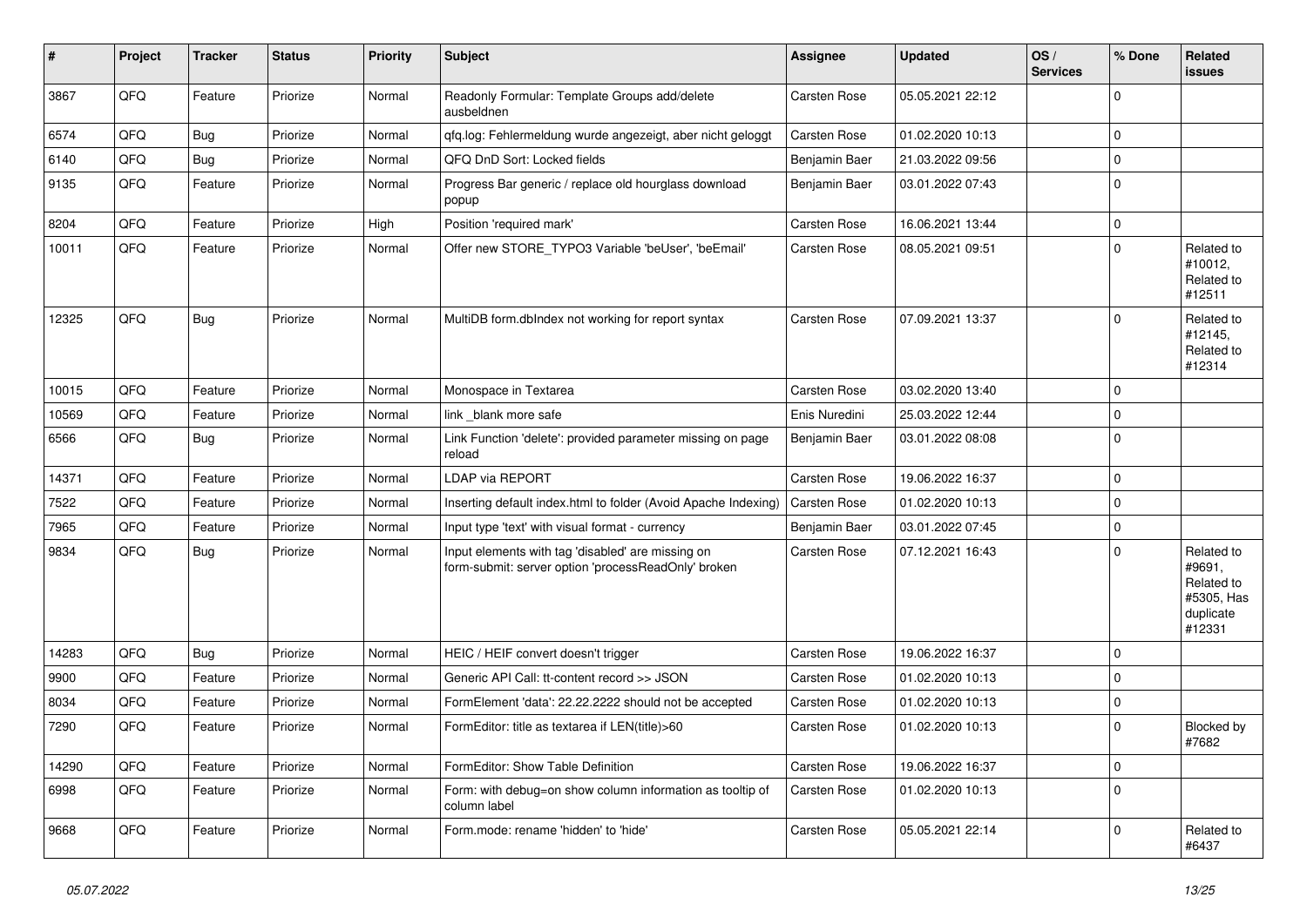| #     | Project | <b>Tracker</b> | <b>Status</b> | <b>Priority</b> | <b>Subject</b>                                                                            | <b>Assignee</b>     | <b>Updated</b>   | OS/<br><b>Services</b> | % Done      | Related<br><b>issues</b>                        |
|-------|---------|----------------|---------------|-----------------|-------------------------------------------------------------------------------------------|---------------------|------------------|------------------------|-------------|-------------------------------------------------|
| 10003 | QFQ     | Feature        | Priorize      | Normal          | fieldset: stronger visualize group                                                        | Benjamin Baer       | 12.02.2020 08:13 |                        | $\Omega$    |                                                 |
| 9534  | QFQ     | <b>Bug</b>     | Priorize      | Urgent          | FE.type=upload: 'Unknown Mode: ID"                                                        | Carsten Rose        | 03.05.2021 21:14 |                        | $\Omega$    | Related to<br>#9532                             |
| 8037  | QFQ     | <b>Bug</b>     | Priorize      | Normal          | FE.type=upload (advanced mode): {{slaveId:V}} missing<br>during dynamic update            | Carsten Rose        | 01.02.2020 10:13 |                        | $\Omega$    |                                                 |
| 8277  | QFQ     | Feature        | Priorize      | Normal          | fe.parameter.default=                                                                     | Carsten Rose        | 01.02.2020 23:17 |                        | $\mathbf 0$ | Related to<br>#8113                             |
| 7656  | QFQ     | <b>Bug</b>     | Priorize      | Normal          | FE with required, 'pattern' and 'extraButtonLock': always<br>complain about missing value | Carsten Rose        | 01.02.2020 10:13 |                        | $\Omega$    |                                                 |
| 8584  | QFQ     | Feature        | Priorize      | Normal          | FE 'Action' - never assign to Container (except Template<br>Group)                        | Carsten Rose        | 01.02.2020 10:13 |                        | $\mathbf 0$ |                                                 |
| 9862  | QFQ     | Bug            | Priorize      | Normal          | Failed writing to sql mail qfq.log should throw an exception                              | <b>Carsten Rose</b> | 01.02.2020 10:13 |                        | $\Omega$    |                                                 |
| 6801  | QFQ     | Feature        | Priorize      | Normal          | Fabric: Maximize / FullIscreen                                                            | Benjamin Baer       | 21.03.2022 09:56 |                        | $\Omega$    |                                                 |
| 8585  | QFQ     | Feature        | Priorize      | Normal          | Enhance Error message for 'unknown form'                                                  | Carsten Rose        | 01.02.2020 10:13 |                        | $\Omega$    |                                                 |
| 6224  | QFQ     | Feature        | Priorize      | Normal          | Dynamic update: fade in/out fields                                                        | Benjamin Baer       | 21.03.2022 09:50 |                        | $\Omega$    |                                                 |
| 9975  | QFQ     | <b>Bug</b>     | Priorize      | Normal          | Dropdown Menu: 'r:3' broken                                                               | <b>Carsten Rose</b> | 01.02.2020 10:13 |                        | $\mathbf 0$ |                                                 |
| 5562  | QFQ     | Feature        | Priorize      | Normal          | Drag'n'Drop fuer Uploads                                                                  | Benjamin Baer       | 21.03.2022 09:52 |                        | $\mathbf 0$ | Related to<br>#9706                             |
| 7217  | QFQ     | Feature        | Priorize      | Normal          | Download: notice User if `_sip=?` is missing                                              | Carsten Rose        | 01.02.2020 10:13 |                        | $\Omega$    |                                                 |
| 12503 | QFQ     | Feature        | Priorize      | Normal          | Detect dangerous UPDATE statement with missing WHERE                                      | <b>Carsten Rose</b> | 05.05.2021 22:09 |                        | $\Omega$    |                                                 |
| 7630  | QFQ     | Feature        | Priorize      | Normal          | detailed error message for simple upload                                                  | Carsten Rose        | 01.02.2020 10:13 |                        | $\Omega$    |                                                 |
| 8082  | QFQ     | Feature        | Priorize      | High            | Contact form without saving record                                                        | Carsten Rose        | 07.12.2021 15:20 |                        | $\Omega$    | Related to<br>#8587,<br><b>Blocks</b><br>#11850 |
| 6870  | QFQ     | Feature        | Priorize      | Normal          | Click on ' link' triggers an API call                                                     | Benjamin Baer       | 03.01.2022 08:25 |                        | $\Omega$    |                                                 |
| 9958  | QFQ     | Bug            | Priorize      | Normal          | Broken subrecord query: no error message                                                  | <b>Carsten Rose</b> | 05.02.2021 15:15 |                        | $\Omega$    |                                                 |
| 3782  | QFQ     | Bug            | Priorize      | Normal          | Bei fehlerhafter Eingabe (z.B. Datum) sollte das erwartete<br>Format angezeigt werden     | Carsten Rose        | 01.02.2020 10:13 |                        | $\Omega$    |                                                 |
| 9346  | QFQ     | Feature        | Priorize      | Normal          | beforeSave: check if an upload is given                                                   | Carsten Rose        | 11.06.2021 21:18 |                        | $\mathbf 0$ |                                                 |
| 12452 | QFQ     | Feature        | Priorize      | Normal          | BaseURL: alsways with '/' at the end                                                      | Carsten Rose        | 19.06.2022 13:45 |                        | $\Omega$    | Related to<br>#10782                            |
| 5942  | QFQ     | Feature        | Priorize      | Normal          | 'L' and 'type': append to links, generate via 'link' by using 'u:'                        | <b>Carsten Rose</b> | 01.02.2020 10:13 |                        | $\mathbf 0$ |                                                 |
| 13899 | QFQ     | Bug            | ToDo          | Normal          | Selenium: zum laufen bringen                                                              | Enis Nuredini       | 25.03.2022 10:24 |                        | $\Omega$    |                                                 |
| 12395 | QFQ     | Bug            | ToDo          | High            | QFQ Function: Result two times shown                                                      | Carsten Rose        | 18.02.2022 08:59 |                        | $\Omega$    |                                                 |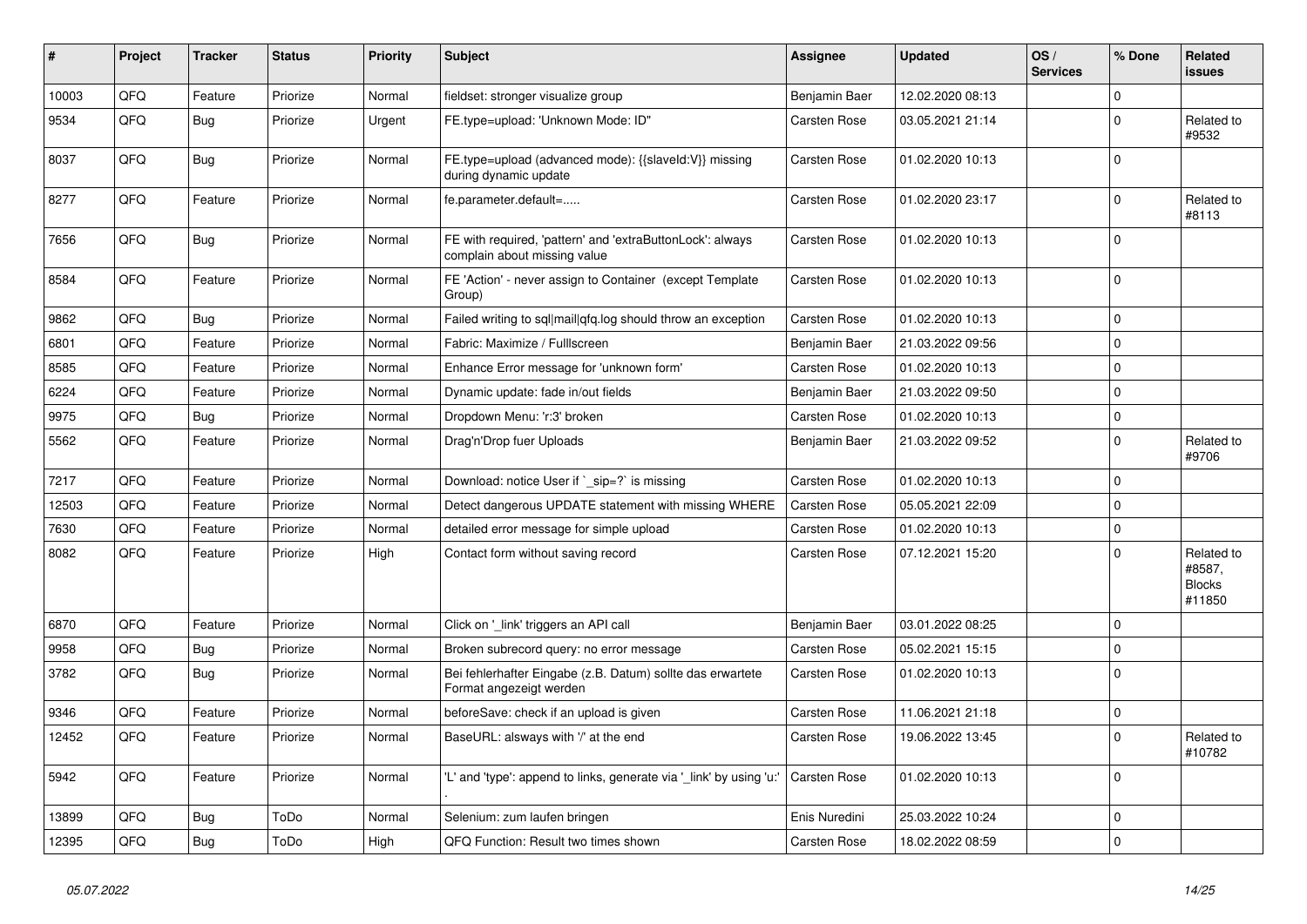| #     | Project | <b>Tracker</b> | <b>Status</b> | <b>Priority</b> | <b>Subject</b>                                                                          | <b>Assignee</b>     | <b>Updated</b>   | OS/<br><b>Services</b> | % Done      | Related<br><b>issues</b>                                                                                                       |
|-------|---------|----------------|---------------|-----------------|-----------------------------------------------------------------------------------------|---------------------|------------------|------------------------|-------------|--------------------------------------------------------------------------------------------------------------------------------|
| 12463 | QFQ     | Bug            | ToDo          | High            | QFQ Function: 'function' and 'sql' on same level - output of<br>sql is shown two times. | Carsten Rose        | 15.12.2021 16:31 |                        | $\mathbf 0$ |                                                                                                                                |
| 7602  | QFQ     | Feature        | ToDo          | High            | Multi Select: with checkboxes                                                           | Benjamin Baer       | 22.03.2022 09:07 |                        | $\Omega$    |                                                                                                                                |
| 12262 | QFQ     | Feature        | ToDo          | Normal          | Form buttons on top: more customable                                                    | Enis Nuredini       | 17.06.2022 10:44 |                        | $\mathbf 0$ | Related to<br>#13945, Has<br>duplicate<br>#4046, Has<br>duplicate<br>#10080                                                    |
| 10661 | QFQ     | Bug            | In Progress   | Normal          | Typo3 Warnungen                                                                         | Carsten Rose        | 07.09.2021 13:23 |                        | $\Omega$    | Related to<br>#12440                                                                                                           |
| 12439 | QFQ     | Feature        | In Progress   | Normal          | TinyMCE Paste from Word & Character Count/Limit                                         | Carsten Rose        | 05.05.2021 22:15 |                        | $\mathbf 0$ |                                                                                                                                |
| 11076 | QFQ     | Feature        | In Progress   | Normal          | SELECT  AS _websocket                                                                   | Carsten Rose        | 30.08.2020 17:49 |                        | $\Omega$    |                                                                                                                                |
| 14323 | QFQ     | Bug            | In Progress   | Normal          | Report: render=both single - no impact                                                  | <b>Carsten Rose</b> | 19.06.2022 18:31 |                        | $\Omega$    |                                                                                                                                |
| 12508 | QFQ     | Bug            | In Progress   | High            | qfq Form: sendMail                                                                      | Karin Niffeler      | 19.03.2022 17:48 |                        | $\mathbf 0$ |                                                                                                                                |
| 11980 | QFQ     | Feature        | In Progress   | Normal          | protected verzeichnis MUSS geschützt werden                                             | Carsten Rose        | 07.09.2021 13:30 |                        | $\mathbf 0$ |                                                                                                                                |
| 14175 | QFQ     | Bug            | In Progress   | Normal          | Opening a form with no QFQ Session cookie fails                                         | Carsten Rose        | 03.06.2022 10:40 |                        | $\Omega$    |                                                                                                                                |
| 5695  | QFQ     | Feature        | In Progress   | Normal          | Multiform                                                                               | Carsten Rose        | 02.01.2021 18:38 |                        | $\Omega$    |                                                                                                                                |
| 10443 | QFQ     | Feature        | In Progress   | Normal          | Konzept_api / _live                                                                     | Carsten Rose        | 07.05.2020 09:39 |                        | $\mathbf 0$ |                                                                                                                                |
| 11517 | QFQ     | Bug            | In Progress   | Normal          | extraButtonInfo Broken for multiple FormElements                                        | Carsten Rose        | 12.05.2022 13:12 |                        | $\mathbf 0$ | Related to<br>#7890,<br>Related to<br>#3811, Has<br>duplicate<br>#10905, Has<br>duplicate<br>#10553, Has<br>duplicate<br>#6779 |
| 6250  | QFQ     | Feature        | In Progress   | Normal          | Enhance layout: a) Subrecord, b) Subrecord-Title                                        | Carsten Rose        | 01.02.2020 23:22 |                        | $\Omega$    | Related to<br>#5391                                                                                                            |
| 4194  | QFQ     | Feature        | In Progress   | Normal          | Bootstrap 4 ist jetzt offiziel                                                          |                     | 03.05.2021 20:47 |                        | 0           | Related to<br>#10114                                                                                                           |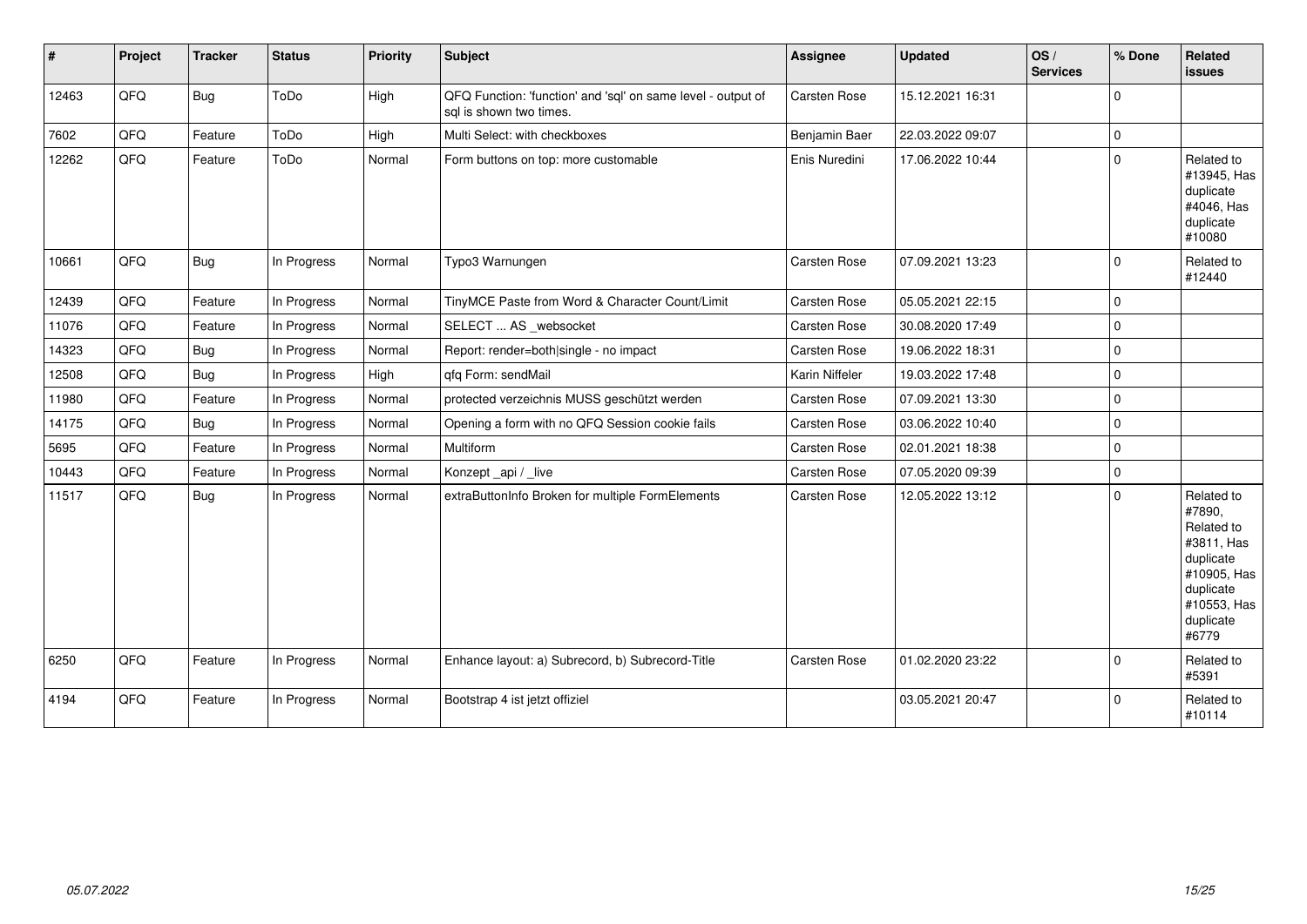| #     | Project | <b>Tracker</b> | <b>Status</b>              | <b>Priority</b> | <b>Subject</b>                                                                                            | <b>Assignee</b>     | <b>Updated</b>   | OS/<br><b>Services</b> | % Done      | Related<br>issues                                                                                                                                                     |
|-------|---------|----------------|----------------------------|-----------------|-----------------------------------------------------------------------------------------------------------|---------------------|------------------|------------------------|-------------|-----------------------------------------------------------------------------------------------------------------------------------------------------------------------|
| 14320 | QFQ     | Feature        | In Progress                | Normal          | Allow specific HTML Tags and Attributes: general, TinyMCE                                                 | Enis Nuredini       | 04.07.2022 14:09 |                        | $\Omega$    | Related to<br>#12664,<br>Related to<br>#12039,<br>Related to<br>#11702,<br>Related to<br>#7239,<br>Related to<br>#3708,<br>Related to<br>#3646,<br>Related to<br>#880 |
| 13566 | QFQ     | Feature        | Ready to sync<br>(develop) | Normal          | Delete config-example.qfq.php file                                                                        | <b>Carsten Rose</b> | 23.12.2021 09:25 |                        | $\mathbf 0$ |                                                                                                                                                                       |
| 5894  | QFQ     | Feature        | Feedback                   | Normal          | Typeahead in Report: show/hide rows dynamically                                                           | Carsten Rose        | 18.02.2022 08:50 |                        | $\Omega$    | Related to<br>#5893,<br>Related to<br>#5885                                                                                                                           |
| 10782 | QFQ     | Feature        | Feedback                   | Normal          | Tiny MCE: Image Upload                                                                                    | Enis Nuredini       | 16.05.2022 23:16 |                        | $\mathbf 0$ | Related to<br>#12452                                                                                                                                                  |
| 9052  | QFQ     | Feature        | Feedback                   | High            | Report: CodeMirror with SQL Syntax Highlight in FE                                                        | Enis Nuredini       | 08.06.2022 10:25 |                        | $\Omega$    |                                                                                                                                                                       |
| 9535  | QFQ     | Bug            | Feedback                   | Normal          | Report:  AS '_vertical' - column to wide - vertical >> rot45,<br>rot <sub>90</sub>                        | Benjamin Baer       | 01.02.2020 15:56 |                        | $\mathbf 0$ |                                                                                                                                                                       |
| 10124 | QFQ     | Feature        | Feedback                   | Normal          | qfq AAI-Login                                                                                             | Karin Niffeler      | 07.05.2020 09:36 |                        | $\mathbf 0$ |                                                                                                                                                                       |
| 11347 | QFQ     | Bug            | Feedback                   | Normal          | If Bedingungen funktionieren nicht korrekt                                                                | Christoph Fuchs     | 21.03.2021 20:37 |                        | 0           |                                                                                                                                                                       |
| 9898  | QFQ     | <b>Bug</b>     | Feedback                   | Normal          | Formular trotz Timeout gespeichert                                                                        | Benjamin Baer       | 01.02.2020 15:56 |                        | $\mathbf 0$ |                                                                                                                                                                       |
| 9548  | QFQ     | Feature        | Feedback                   | High            | FormElement: Pattern mismatch - optional report only on<br>focus lost                                     | Benjamin Baer       | 03.05.2021 21:14 |                        | $\Omega$    |                                                                                                                                                                       |
| 8316  | QFQ     | <b>Bug</b>     | Feedback                   | Normal          | Documentation/Behaviour for Nested Queries and<br>Record-Store confusing                                  | Nicola Chiapolini   | 20.11.2019 09:14 |                        | $\Omega$    |                                                                                                                                                                       |
| 13767 | QFQ     | <b>Bug</b>     | Feedback                   | Normal          | date/time-picker: required shows up/down button orange                                                    | Enis Nuredini       | 16.05.2022 23:16 |                        | $\mathbf 0$ |                                                                                                                                                                       |
| 12546 | QFQ     | <b>Bug</b>     | Feedback                   | Normal          | Branch 'Development' - Unit Tests mit dirty workaround<br>angepasst                                       | Carsten Rose        | 19.03.2022 17:48 |                        | $\mathbf 0$ |                                                                                                                                                                       |
| 11630 | QFQ     | <b>Bug</b>     | Feedback                   | High            | Bitte check ob CALL() in 20.11.0 noch so funktioniert wie in<br>20.4.1                                    | Enis Nuredini       | 28.05.2022 13:45 |                        | $\mathbf 0$ | Related to<br>#11325                                                                                                                                                  |
| 4138  | QFQ     | Bug            | Some day<br>maybe          | Normal          | _style fehlt                                                                                              |                     | 11.12.2019 16:03 |                        | $\mathbf 0$ |                                                                                                                                                                       |
| 4349  | QFQ     | Feature        | Some day<br>maybe          | Normal          | link download: downloaded external URL to<br>deliver/concatenate - check mimetipe and handle it correctly | Carsten Rose        | 11.12.2019 16:02 |                        | 0           |                                                                                                                                                                       |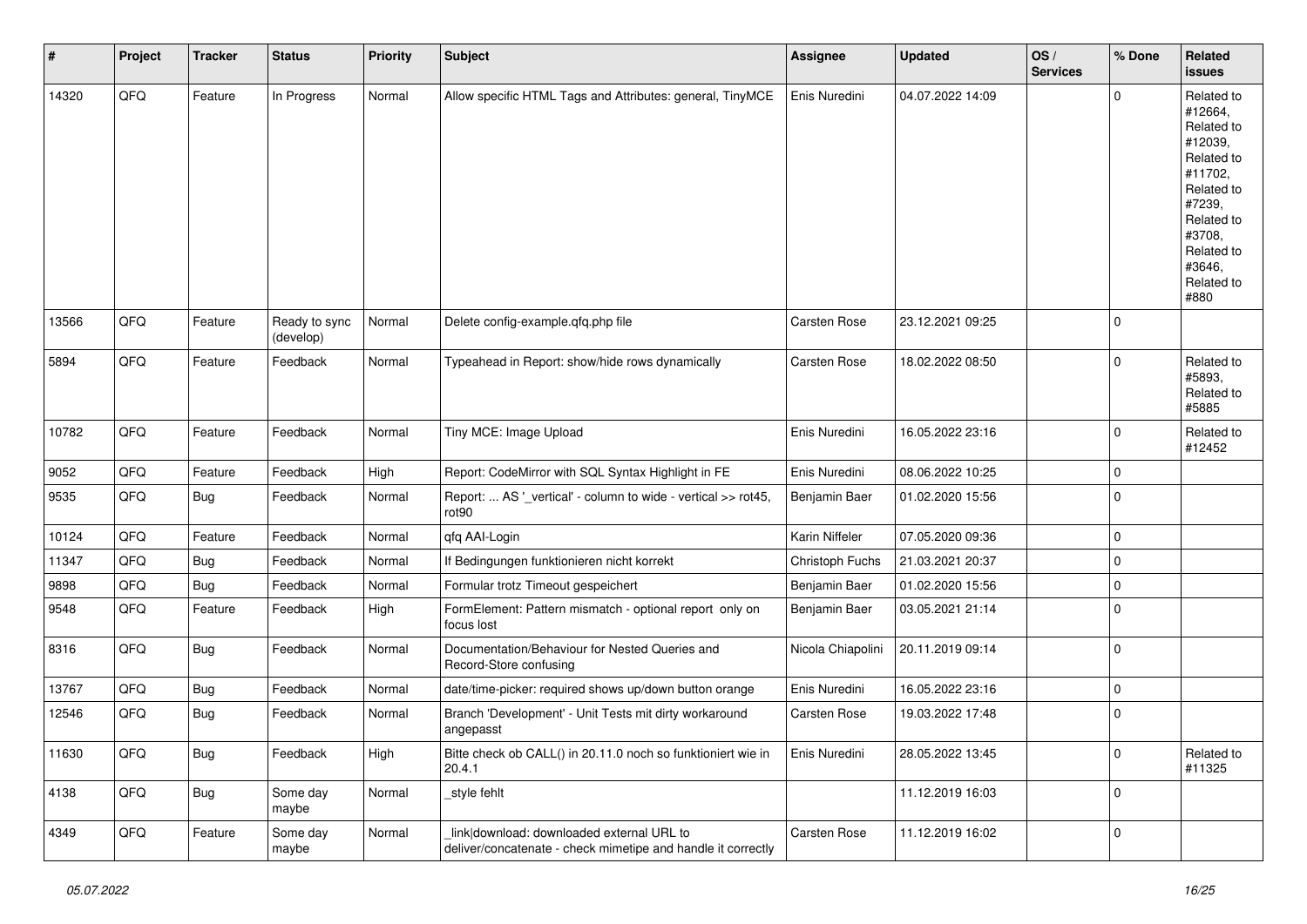| #     | Project | <b>Tracker</b> | <b>Status</b>     | <b>Priority</b> | <b>Subject</b>                                                                                                                                           | <b>Assignee</b>     | <b>Updated</b>   | OS/<br><b>Services</b> | % Done      | Related<br><b>issues</b>                    |
|-------|---------|----------------|-------------------|-----------------|----------------------------------------------------------------------------------------------------------------------------------------------------------|---------------------|------------------|------------------------|-------------|---------------------------------------------|
| 4606  | QFQ     | Feature        | Some day<br>maybe | Normal          | link: qualifier to render bootstrap button                                                                                                               | Carsten Rose        | 01.02.2020 23:19 |                        | $\Omega$    |                                             |
| 4343  | QFQ     | Feature        | Some day<br>maybe | Normal          | Link: Classifier to add 'attributes'                                                                                                                     | Carsten Rose        | 01.02.2020 23:20 |                        | $\Omega$    | Related to<br>#14077                        |
| 5342  | QFQ     | Feature        | Some day<br>maybe | Normal          | link - with HTML Attributes                                                                                                                              |                     | 01.02.2020 23:20 |                        | 0           | Related to<br>#14077                        |
| 4122  | QFQ     | Bug            | Some day<br>maybe | Normal          | file: Render Mode hat keinen Effekt                                                                                                                      |                     | 11.12.2019 16:03 |                        | $\mathbf 0$ |                                             |
| 2643  | QFQ     | Bug            | Some day<br>maybe | Normal          | Zend / PHP Webinars anschauen                                                                                                                            | Carsten Rose        | 01.02.2020 15:56 |                        | $\mathbf 0$ |                                             |
| 3285  | QFQ     | Feature        | Some day<br>maybe | Normal          | Zeichenlimit pro Feld: textarea / editor                                                                                                                 | Carsten Rose        | 11.12.2019 16:02 |                        | $\Omega$    |                                             |
| 3677  | QFQ     | Feature        | Some day<br>maybe | Normal          | wkhtmltopdf: FE User access prohibited, if client IP changes<br>\$TYPO3_CONF_VARS[FE][lockIP]                                                            | Carsten Rose        | 11.12.2019 16:02 |                        | $\Omega$    |                                             |
| 3061  | QFQ     | <b>Bug</b>     | Some day<br>maybe | High            | winstitute: mysql connection durcheinander - nmhp17<br>(ag7)/QFQ arbeitet mit DB/Tabellen von biostat.                                                   | Carsten Rose        | 03.05.2021 21:14 |                        | $\Omega$    |                                             |
| 5665  | QFQ     | Feature        | Some day<br>maybe | Normal          | Versuch das '{{!' nicht mehr noetig ist.                                                                                                                 | Carsten Rose        | 01.02.2020 23:20 |                        | $\Omega$    | Related to<br>#7432,<br>Related to<br>#7434 |
| 4652  | QFQ     | Feature        | Some day<br>maybe | Normal          | UZH CD: Weiterleitung auf benutzerdefinierte 403/404 Seite                                                                                               | Carsten Rose        | 01.02.2020 23:20 |                        | $\Omega$    |                                             |
| 5991  | QFQ     | Bug            | Some day<br>maybe | Normal          | URLs with ' ' or long parameter are problematic                                                                                                          | Carsten Rose        | 01.02.2020 23:19 |                        | $\mathbf 0$ |                                             |
| 3332  | QFQ     | Feature        | Some day<br>maybe | Normal          | Uploads: Thumbnails, Details zum hochgeladenen File                                                                                                      | Carsten Rose        | 11.12.2019 16:02 |                        | $\Omega$    | Related to<br>#3264,<br>Related to<br>#5333 |
| 5706  | QFQ     | <b>Bug</b>     | Some day<br>maybe | Normal          | upload: fileDestination needs to be sanatized                                                                                                            | <b>Carsten Rose</b> | 01.02.2020 23:19 |                        | $\mathbf 0$ |                                             |
| 6704  | QFQ     | Feature        | Some day<br>maybe | Normal          | Upload Mode: Bilder in Notizen rechts sollen aktuellen<br>Upload repräsentieren.                                                                         |                     | 01.02.2020 23:19 |                        | $\Omega$    | Related to<br>#3264                         |
| 4197  | QFQ     | Feature        | Some day<br>maybe | Normal          | Unit Test fuer JSON Stream von QuickFormQuery.php ><br>doForm()                                                                                          | Carsten Rose        | 11.12.2019 16:03 |                        | $\Omega$    |                                             |
| 10116 | QFG     | Feature        | Some day<br>maybe | Normal          | TypeAhead: Tag - show inside 'input' element                                                                                                             | Carsten Rose        | 16.09.2021 15:09 |                        | $\mathbf 0$ |                                             |
| 4398  | QFO     | <b>Bug</b>     | Some day<br>maybe | Normal          | Typeahead: mouse click in a prefilled input opens a single<br>item dropdown with the current value - click on it seems to<br>set the value, not the key. | Benjamin Baer       | 01.02.2020 23:20 |                        | $\mathbf 0$ | Related to<br>#4457                         |
| 5805  | QFG     | Feature        | Some day<br>maybe | Normal          | TypeAHead SQL value instead of key stored                                                                                                                |                     | 01.02.2020 23:19 |                        | 0           | Related to<br>#5444                         |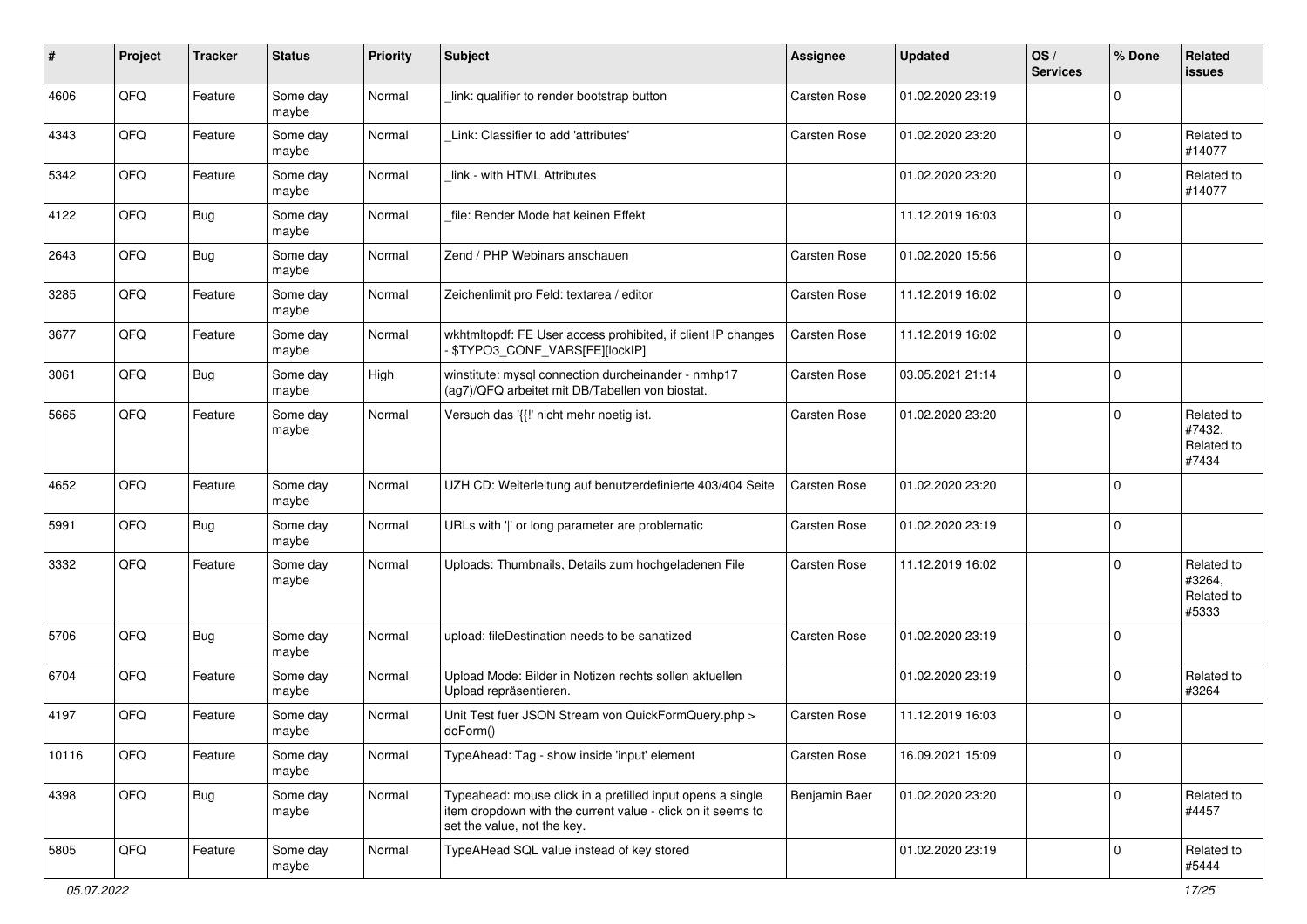| #     | Project | <b>Tracker</b> | <b>Status</b>     | <b>Priority</b> | <b>Subject</b>                                                                                                       | <b>Assignee</b> | <b>Updated</b>   | OS/<br><b>Services</b> | % Done      | Related<br>issues                           |
|-------|---------|----------------|-------------------|-----------------|----------------------------------------------------------------------------------------------------------------------|-----------------|------------------|------------------------|-------------|---------------------------------------------|
| 3895  | QFQ     | <b>Bug</b>     | Some day<br>maybe | Normal          | typeahead pedantic: on lehrkredit Idap webpass - if only one<br>person is in dropdown, such person can't be selected | Carsten Rose    | 11.12.2019 16:03 |                        | $\Omega$    |                                             |
| 5895  | QFQ     | Feature        | Some day<br>maybe | Normal          | Tutorial: List of all QFQ Features                                                                                   |                 | 01.02.2020 23:19 |                        | 0           |                                             |
| 7456  | QFQ     | <b>Bug</b>     | Some day<br>maybe | Low             | Todos in Code: solve or make ticket                                                                                  | Carsten Rose    | 16.09.2021 15:10 |                        | $\Omega$    |                                             |
| 9704  | QFQ     | Feature        | Some day<br>maybe | Normal          | Thumbnails Generieren beim Splitten von PDF Files                                                                    | Carsten Rose    | 11.12.2019 16:01 |                        | 0           |                                             |
| 5452  | QFQ     | Feature        | Some day<br>maybe | Normal          | Thumbnails from PDF: bad quality                                                                                     |                 | 01.02.2020 23:20 |                        | $\mathbf 0$ |                                             |
| 7402  | QFQ     | <b>Bug</b>     | Some day<br>maybe | Normal          | thumbnail cache: outdated picture when permission denied<br>and permission resolved.                                 |                 | 01.02.2020 23:20 |                        | $\Omega$    |                                             |
| 4757  | QFQ     | Feature        | Some day<br>maybe | Normal          | Test subrecord: download links ok? Links ok?                                                                         | Carsten Rose    | 01.02.2020 23:20 |                        | $\Omega$    |                                             |
| 8056  | QFQ     | Feature        | Some day<br>maybe | Normal          | Termin Organisation (Reservation)                                                                                    |                 | 01.02.2020 23:19 |                        | $\Omega$    | Related to<br>#8658                         |
| 4816  | QFQ     | Feature        | Some day<br>maybe | Normal          | Templates for QFQ Reports (Tables, Radios, )                                                                         |                 | 01.02.2020 23:20 |                        | $\mathbf 0$ |                                             |
| 4549  | QFQ     | <b>Bug</b>     | Some day<br>maybe | Normal          | TemplateGroups: FE.type SELECT loose selected value<br>after save                                                    | Carsten Rose    | 01.02.2020 23:20 |                        | $\Omega$    | Related to<br>#4548,<br>Related to<br>#4771 |
| 3588  | QFQ     | Bug            | Some day<br>maybe | Normal          | templateGroup: versteckte Elemente werden weiterhin<br>gespeichert.                                                  | Carsten Rose    | 11.12.2019 16:02 |                        | $\mathbf 0$ |                                             |
| 3385  | QFQ     | Feature        | Some day<br>maybe | Normal          | templateGroup: insert/update/delete non primary records                                                              | Carsten Rose    | 11.12.2019 16:02 |                        | 0           |                                             |
| 3882  | QFQ     | <b>Bug</b>     | Some day<br>maybe | Normal          | templateGroup: disable 'add' if limit is reached - funktioniert<br>nicht wenn bereits records existierten            | Carsten Rose    | 11.12.2019 16:03 |                        | $\Omega$    |                                             |
| 4445  | QFQ     | Feature        | Some day<br>maybe | Normal          | template group: Option to simulate fieldset                                                                          |                 | 28.06.2021 14:11 |                        | $\Omega$    |                                             |
| 6970  | QFQ     | Feature        | Some day<br>maybe | Normal          | tablesorter: default fuer 'sortReset' aendern von 'Ctrl' zu 'Alt'                                                    | Benjamin Baer   | 01.02.2020 23:21 |                        | $\mathbf 0$ |                                             |
| 9130  | QFQ     | Feature        | Some day<br>maybe | Normal          | tablesorter: Automatic Row numbering / Zeilenummer                                                                   | Benjamin Baer   | 01.02.2020 23:22 |                        | $\Omega$    |                                             |
| 10745 | QFQ     | Feature        | Some day<br>maybe | Normal          | <b>Tablesorter Excel Export</b>                                                                                      | Carsten Rose    | 16.09.2021 15:09 |                        | 0           |                                             |
| 4258  | QFG     | Feature        | Some day<br>maybe | High            | System Defaults: Forms                                                                                               | Carsten Rose    | 03.05.2021 21:14 |                        | 0           |                                             |
| 7281  | QFG     | <b>Bug</b>     | Some day<br>maybe | Normal          | Subrecords: on large screen separator line too short                                                                 |                 | 01.02.2020 23:19 |                        | 0           |                                             |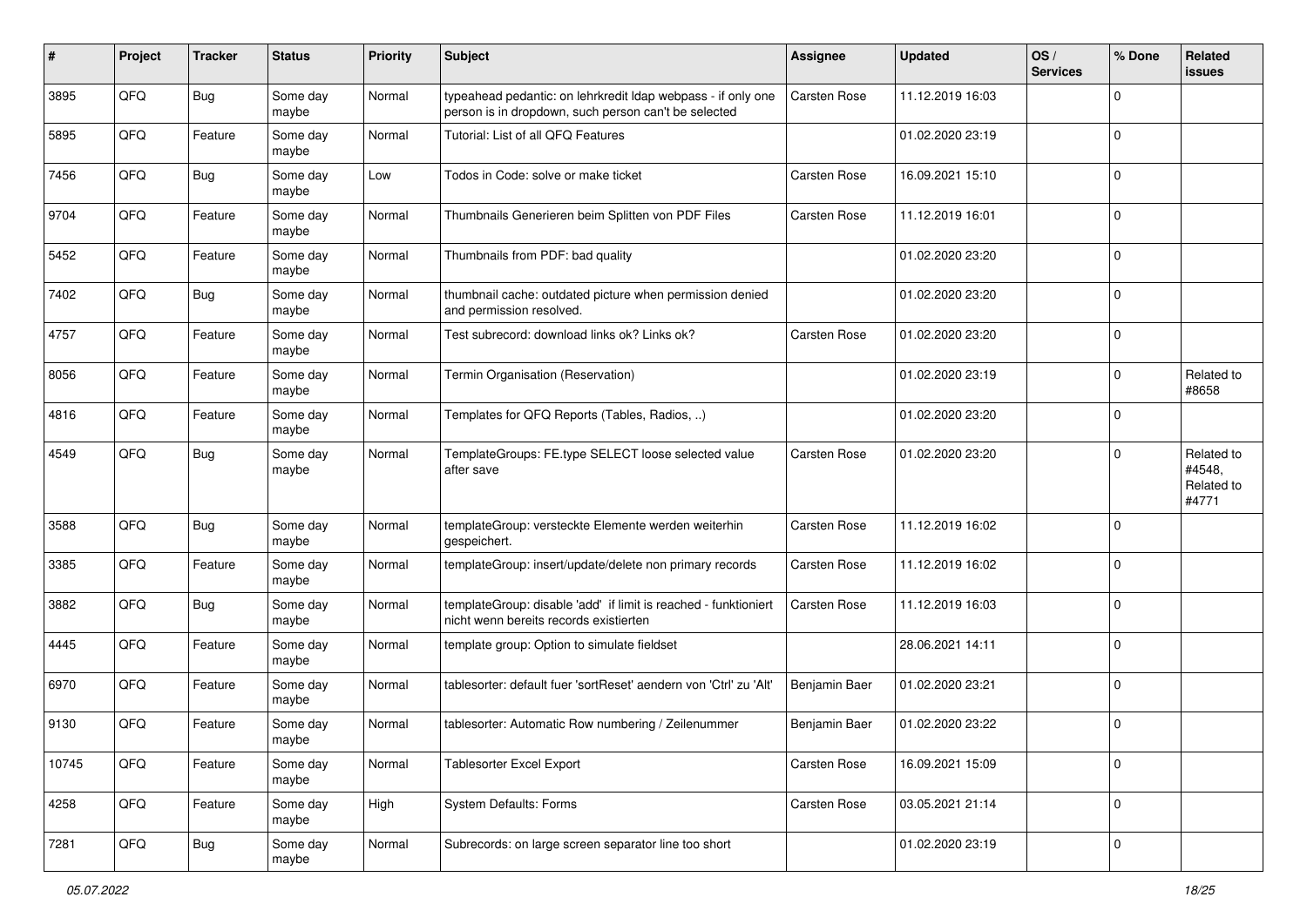| #     | Project | <b>Tracker</b> | <b>Status</b>     | <b>Priority</b> | <b>Subject</b>                                                                                  | <b>Assignee</b> | <b>Updated</b>   | OS/<br><b>Services</b> | % Done      | Related<br><b>issues</b>                                              |
|-------|---------|----------------|-------------------|-----------------|-------------------------------------------------------------------------------------------------|-----------------|------------------|------------------------|-------------|-----------------------------------------------------------------------|
| 4026  | QFQ     | Feature        | Some day<br>maybe | Normal          | sqlLog.sql: log number of FE.id                                                                 | Carsten Rose    | 11.12.2019 16:03 |                        | $\Omega$    | Related to<br>#5458                                                   |
| 3941  | QFQ     | Feature        | Some day<br>maybe | Normal          | sqlAfter: es sollten mehrere moeglich sein                                                      | Carsten Rose    | 11.12.2019 16:03 |                        | $\Omega$    | Related to<br>#3942                                                   |
| 4442  | QFQ     | Feature        | Some day<br>maybe | Normal          | Special Column Name: _link - new symbol G (Glyph) to<br>choose any available symbol             |                 | 11.12.2019 16:02 |                        | $\Omega$    |                                                                       |
| 7107  | QFQ     | Feature        | Some day<br>maybe | Normal          | Showcase Registration Tool: Anmeldung / Administration :<br>Liste Anmeldungen / Emaileinaldung  | Carsten Rose    | 11.12.2019 16:01 |                        | $\Omega$    |                                                                       |
| 3537  | QFQ     | Feature        | Some day<br>maybe | Low             | SHOW COLUMNS FROM tableName - Extend '{{!'<br>definition                                        | Carsten Rose    | 11.12.2019 16:02 |                        | $\mathbf 0$ |                                                                       |
| 4551  | QFQ     | Feature        | Some day<br>maybe | Normal          | Set 'pills' via dynamicUpdate to show/hide/disabled                                             |                 | 01.02.2020 23:20 |                        | $\Omega$    | Related to<br>#3752                                                   |
| 4956  | QFQ     | Feature        | Some day<br>maybe | Normal          | Sendmail: Benutzerdefinierte Headers                                                            | Carsten Rose    | 11.12.2019 16:02 |                        | $\Omega$    |                                                                       |
| 880   | QFQ     | Feature        | Some day<br>maybe | Urgent          | Security: PHP, SQL Injection, XSS                                                               |                 | 03.05.2021 21:14 |                        | $\Omega$    | Related to<br>#14320                                                  |
| 5428  | QFQ     | Feature        | Some day<br>maybe | Normal          | secure thumbnail: late render on access.                                                        | Carsten Rose    | 01.02.2020 23:20 |                        | $\mathbf 0$ |                                                                       |
| 7921  | QFQ     | Feature        | Some day<br>maybe | Normal          | Rest API Export: URL kuerzer machen                                                             |                 | 01.02.2020 23:19 |                        | $\Omega$    |                                                                       |
| 4454  | QFQ     | Bug            | Some day<br>maybe | Normal          | Required Elements: multiple elements in a row - whole row<br>marked if only one input is empty. | Benjamin Baer   | 01.02.2020 23:20 |                        | $\Omega$    |                                                                       |
| 5129  | QFQ     | Feature        | Some day<br>maybe | Normal          | Reports: SQL fuer x Achse und y Achse                                                           |                 | 11.12.2019 16:02 |                        | $\mathbf 0$ |                                                                       |
| 4435  | QFQ     | Feature        | Some day<br>maybe | Normal          | Report: striptags - specify allowed tags                                                        |                 | 01.02.2020 23:20 |                        | $\mathbf 0$ |                                                                       |
| 3991  | QFQ     | Feature        | Some day<br>maybe | Normal          | report: Columnname '_skipWrap' skips 'fbeg', 'fend'                                             | Carsten Rose    | 11.12.2019 16:03 |                        | $\Omega$    |                                                                       |
| 3967  | QFQ     | Feature        | Some day<br>maybe | High            | Report: Checkbox, Radio, Dropdown, Input welches ohne<br>Submit funktioniert - 'Inline-Form'    | Carsten Rose    | 03.05.2021 21:14 |                        | $\mathbf 0$ |                                                                       |
| 11323 | QFQ     | Feature        | Some day<br>maybe | Normal          | Report Frontend Editor Modal + Codemirror                                                       | Carsten Rose    | 16.09.2021 15:10 |                        | $\Omega$    | Related to<br>#11036                                                  |
| 4640  | QFQ     | Feature        | Some day<br>maybe | Normal          | Rename System Forms                                                                             |                 | 01.02.2020 23:20 |                        | $\Omega$    |                                                                       |
| 12611 | QFQ     | Feature        | Some day<br>maybe | Normal          | Refactoring: Bootstrap with Lazy Loading                                                        | Carsten Rose    | 08.06.2022 10:37 |                        | $\Omega$    | Related to<br>#12490,<br>Related to<br>#10013,<br>Related to<br>#7732 |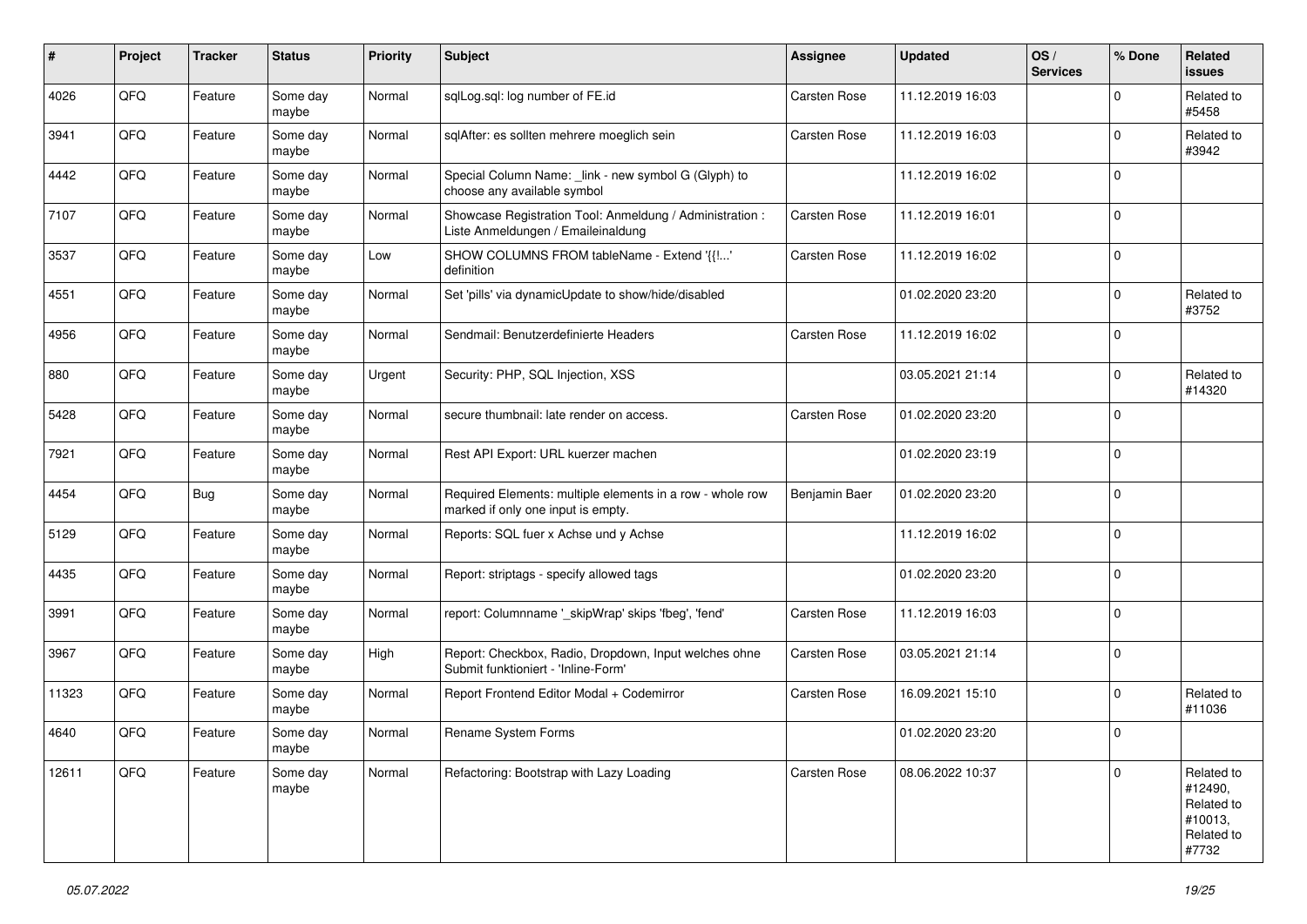| #    | Project | <b>Tracker</b> | <b>Status</b>     | <b>Priority</b> | <b>Subject</b>                                                                                               | <b>Assignee</b>     | <b>Updated</b>   | OS/<br><b>Services</b> | % Done      | Related<br>issues                              |
|------|---------|----------------|-------------------|-----------------|--------------------------------------------------------------------------------------------------------------|---------------------|------------------|------------------------|-------------|------------------------------------------------|
| 3109 | QFQ     | <b>Bug</b>     | Some day<br>maybe | High            | RealUrl: Links werden nicht korrekt gerendert                                                                | Carsten Rose        | 03.05.2021 21:14 |                        | 0           |                                                |
| 9020 | QFQ     | <b>Bug</b>     | Some day<br>maybe | Normal          | radio mit buttonClass und dynamicUpdate lassen sich nicht<br>kombinieren                                     |                     | 11.12.2019 16:01 |                        | $\mathbf 0$ |                                                |
| 5851 | QFQ     | Feature        | Some day<br>maybe | Normal          | Queue System implementieren: MQTT, RabbitMQ                                                                  |                     | 01.02.2020 23:20 |                        | 0           | Related to<br>#5715                            |
| 4771 | QFQ     | <b>Bug</b>     | Some day<br>maybe | Normal          | qfq: select-down-values empty after save (edit-form for<br>program administrators)                           | <b>Carsten Rose</b> | 01.02.2020 23:20 |                        | $\Omega$    | Related to<br>#4549, Has<br>duplicate<br>#4282 |
| 8586 | QFQ     | Feature        | Some day<br>maybe | Normal          | QFQ: Enhance Error message for 'record not found'                                                            | <b>Carsten Rose</b> | 16.09.2021 15:10 |                        | 0           |                                                |
| 5480 | QFQ     | Feature        | Some day<br>maybe | Normal          | QFQ: Dokumentation mit Screenshots versehen                                                                  | Carsten Rose        | 01.02.2020 23:20 |                        | $\mathbf 0$ | Related to<br>#9879                            |
| 4839 | QFQ     | Feature        | Some day<br>maybe | Normal          | qfq-handle in <head> Abschnitt</head>                                                                        | Carsten Rose        | 11.12.2019 16:02 |                        | $\Omega$    |                                                |
| 7108 | QFQ     | Feature        | Some day<br>maybe | Normal          | QFQ Wrap Elements                                                                                            |                     | 11.12.2019 16:01 |                        | $\Omega$    |                                                |
| 3692 | QFQ     | Feature        | Some day<br>maybe | Normal          | QFQ Webseite                                                                                                 | Benjamin Baer       | 11.12.2019 16:02 |                        | $\Omega$    | Related to<br>#5033                            |
| 5892 | QFQ     | Feature        | Some day<br>maybe | Normal          | QFQ should use T3 API to manipulate FE GROUP<br>membership                                                   |                     | 01.02.2020 23:20 |                        | $\mathbf 0$ |                                                |
| 1635 | QFQ     | Feature        | Some day<br>maybe | Normal          | QFQ Extension content record: weitere Optionen einblenden.                                                   | <b>Carsten Rose</b> | 11.12.2019 16:03 |                        | $\mathbf 0$ |                                                |
| 9024 | QFQ     | <b>Bug</b>     | Some day<br>maybe | Normal          | QFQ Einarbeitung                                                                                             |                     | 01.02.2020 15:56 |                        | $\Omega$    |                                                |
| 5389 | QFQ     | Feature        | Some day<br>maybe | Normal          | QFQ Design: Multline label / note                                                                            | Benjamin Baer       | 01.02.2020 23:19 |                        | $\Omega$    |                                                |
| 5160 | QFQ     | Feature        | Some day<br>maybe | Normal          | QFQ collaborative / together.js, ShareJS, y-js, collaborative,                                               |                     | 11.12.2019 16:02 |                        | $\Omega$    |                                                |
| 1234 | QFQ     | Feature        | Some day<br>maybe | Normal          | QF: Record numbering: Im Grid soll in Spalte 1 optional die<br>laufende Nummer der Records angezeigt werden. |                     | 01.02.2020 23:20 |                        | $\Omega$    |                                                |
| 955  | QFQ     | Feature        | Some day<br>maybe | Normal          | QF: Notizen vor/nach dem Form                                                                                |                     | 01.02.2020 23:20 |                        | $\Omega$    |                                                |
| 1251 | QFG     | Feature        | Some day<br>maybe | Normal          | QF: Combo                                                                                                    |                     | 11.12.2019 16:03 |                        | $\mathbf 0$ |                                                |
| 1253 | QFG     | Feature        | Some day<br>maybe | Normal          | QF: Colorpicker                                                                                              |                     | 11.12.2019 16:03 |                        | $\mathbf 0$ |                                                |
| 3495 | QFO     | Feature        | Some day<br>maybe | Normal          | Predifined Parameter werden nicht in '+' (add new record)<br>SIP gerendert.                                  |                     | 11.12.2019 16:02 |                        | $\mathbf 0$ |                                                |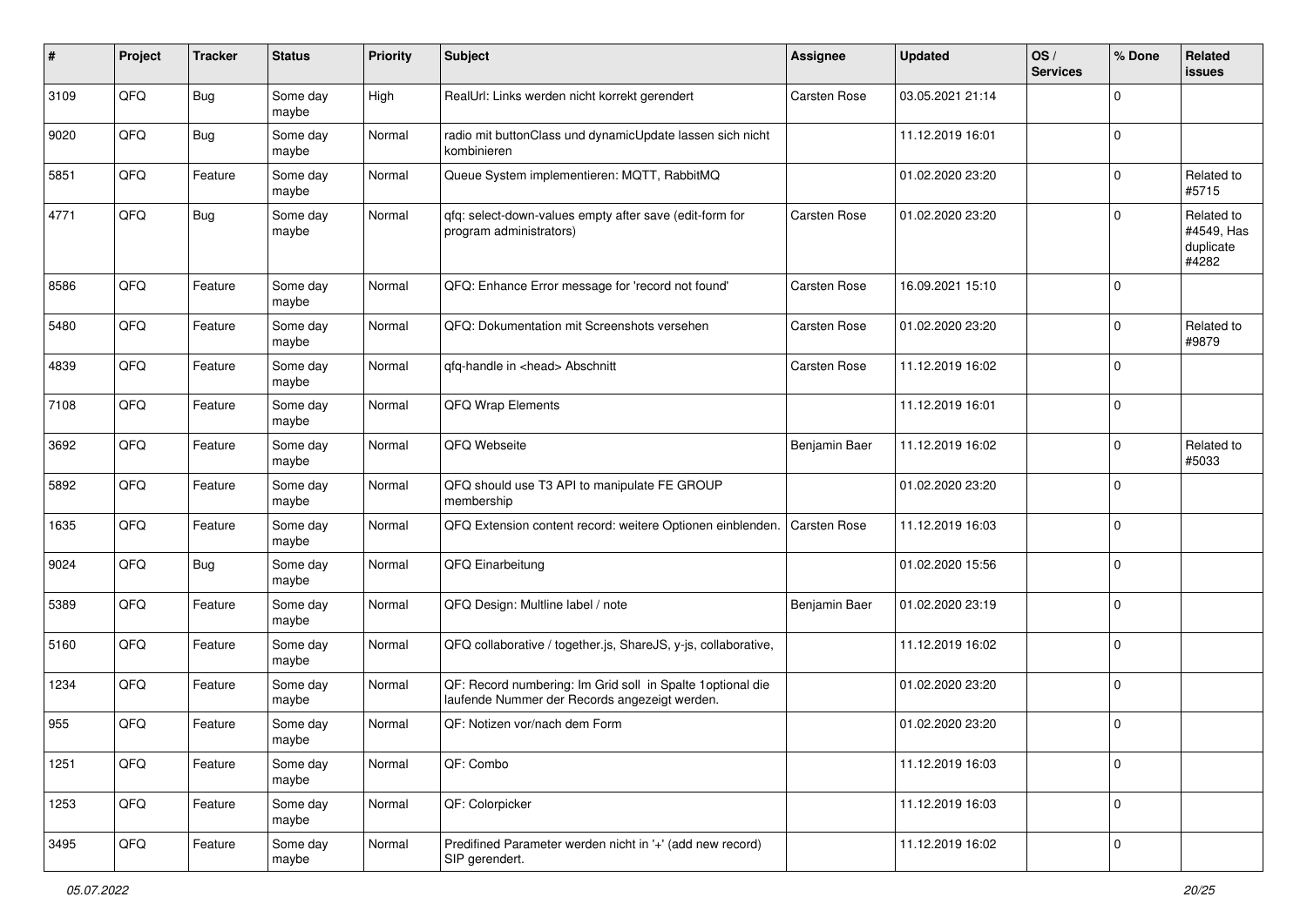| #    | Project | <b>Tracker</b> | <b>Status</b>     | <b>Priority</b> | <b>Subject</b>                                                                                         | <b>Assignee</b>     | <b>Updated</b>   | OS/<br><b>Services</b> | % Done      | Related<br>issues                           |
|------|---------|----------------|-------------------|-----------------|--------------------------------------------------------------------------------------------------------|---------------------|------------------|------------------------|-------------|---------------------------------------------|
| 2063 | QFQ     | <b>Bug</b>     | Some day<br>maybe | Normal          | Pills auf 'inaktiv' setzen falls keine Element auf dem Pill<br>sichtbar sind.                          | Benjamin Baer       | 11.12.2019 16:03 |                        | $\Omega$    | Related to<br>#3752                         |
| 7336 | QFQ     | Feature        | Some day<br>maybe | Normal          | PDF Upload: disallow PDFs with specific Meta information                                               | <b>Carsten Rose</b> | 11.12.2019 16:01 |                        | $\Omega$    |                                             |
| 8101 | QFQ     | Feature        | Some day<br>maybe | Normal          | Password hash: support further hashing methods                                                         | Carsten Rose        | 16.09.2021 15:10 |                        | 0           |                                             |
| 4546 | QFQ     | <b>Bug</b>     | Some day<br>maybe | Normal          | NH: SIP storage is destroyed                                                                           |                     | 01.02.2020 23:20 |                        | $\mathbf 0$ |                                             |
| 7229 | QFQ     | Feature        | Some day<br>maybe | Normal          | New FormElement.type: Button                                                                           |                     | 01.02.2021 12:32 |                        | $\Omega$    |                                             |
| 4446 | QFQ     | Feature        | Some day<br>maybe | Normal          | New FE get same feldContainerId as last modifed FE                                                     |                     | 01.02.2020 23:20 |                        | $\Omega$    |                                             |
| 6084 | QFQ     | Feature        | Some day<br>maybe | Normal          | New escape type: 'D' - convert date                                                                    |                     | 01.02.2020 23:19 |                        | $\Omega$    |                                             |
| 9579 | QFQ     | Feature        | Some day<br>maybe | Normal          | Multiform with Process Row                                                                             | Carsten Rose        | 11.12.2019 16:01 |                        | $\mathbf 0$ |                                             |
| 4365 | QFQ     | Feature        | Some day<br>maybe | Normal          | Multi Language: new way of config                                                                      | Carsten Rose        | 01.02.2020 23:20 |                        | $\mathbf 0$ |                                             |
| 3646 | QFQ     | Feature        | Some day<br>maybe | Normal          | Moeglichkeit HTML Tags in Reports auszugeben (zu<br>enkodieren: htmlspecialchars)                      |                     | 11.12.2019 16:02 |                        | 0           | Related to<br>#14320                        |
| 4626 | QFQ     | Feature        | Some day<br>maybe | Normal          | Mobile View: 'classBody=qfq-form-right' makes no sense                                                 |                     | 01.02.2020 23:20 |                        | $\Omega$    |                                             |
| 4027 | QFQ     | Feature        | Some day<br>maybe | Normal          | Missing: orange 'check' / 'bullet'                                                                     |                     | 11.12.2019 16:03 |                        | $\mathbf 0$ |                                             |
| 7104 | QFQ     | Feature        | Some day<br>maybe | Normal          | Manual: hint about escaping if '\r' appears in mail body                                               |                     | 11.12.2019 16:01 |                        | $\Omega$    |                                             |
| 4440 | QFQ     | Feature        | Some day<br>maybe | Normal          | Manual.rst: explain how to. expand PHP Session to 4h                                                   |                     | 11.12.2019 16:02 |                        | $\Omega$    |                                             |
| 2084 | QFQ     | Feature        | Some day<br>maybe | Normal          | Mailto mit encryption: Subrecord                                                                       | Carsten Rose        | 11.12.2019 16:03 |                        | $\Omega$    | Related to<br>#2082                         |
| 5455 | QFQ     | Feature        | Some day<br>maybe | Normal          | Mail Redirects grld abhaengig                                                                          |                     | 01.02.2020 23:20 |                        | 0           |                                             |
| 4974 | QFQ     | Feature        | Some day<br>maybe | Normal          | Long polling - inform all listening clients of changes                                                 |                     | 11.12.2019 16:02 |                        | 0           |                                             |
| 5852 | QFQ     | Feature        | Some day<br>maybe | Normal          | Logging: mail.log / sql.log - im FE anzeigen und via AJAX<br>aktualisieren                             | Carsten Rose        | 01.02.2020 23:19 |                        | $\mathbf 0$ | Related to<br>#5885                         |
| 4439 | QFQ     | Feature        | Some day<br>maybe | Normal          | Log: report all actions fired by an FE Element, incl. the<br>original directive (slaveld, sqllnsert, ) |                     | 01.02.2020 23:20 |                        | $\mathbf 0$ | Related to<br>#4432,<br>Related to<br>#5458 |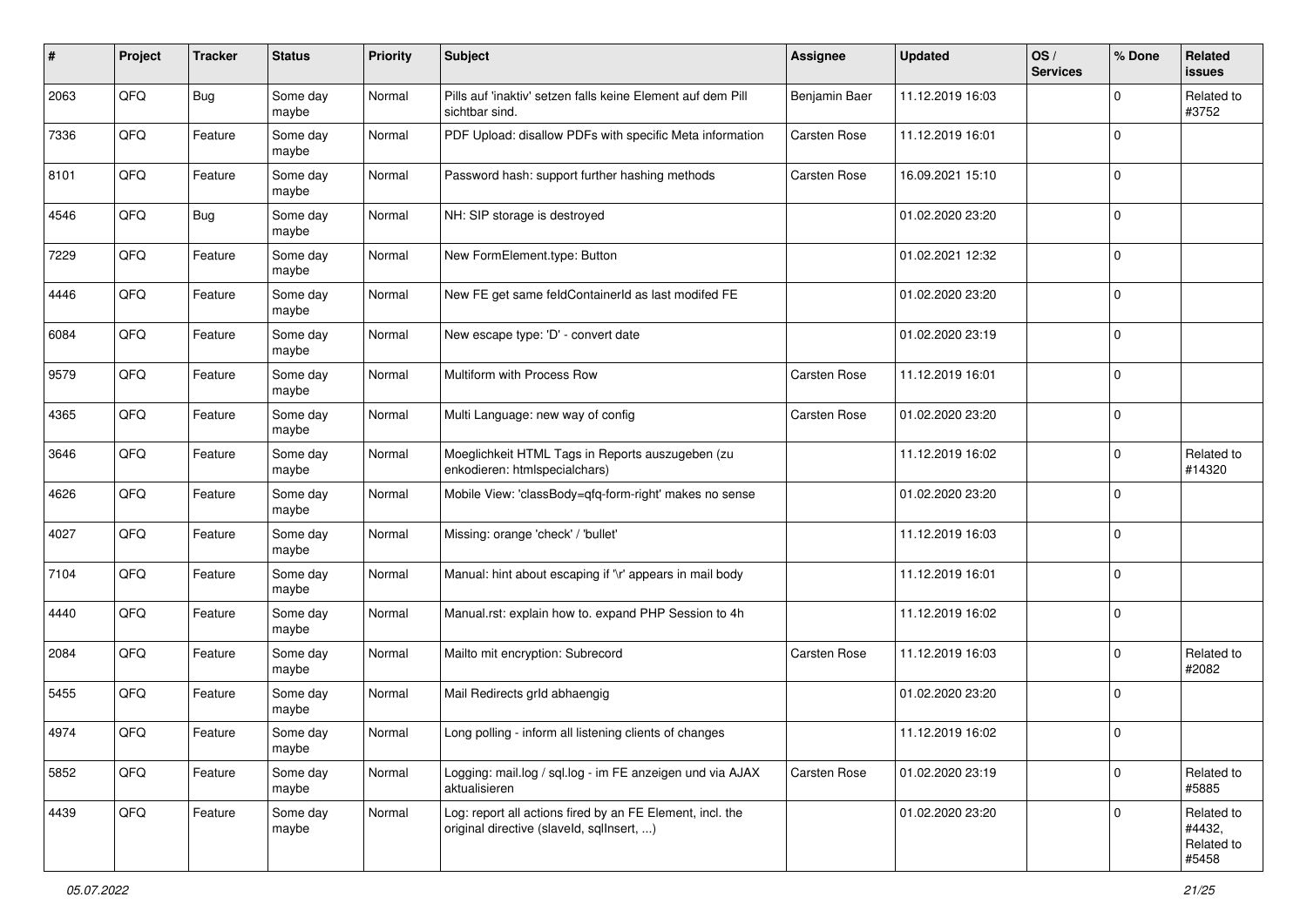| #     | Project | <b>Tracker</b> | <b>Status</b>     | <b>Priority</b> | <b>Subject</b>                                                                             | <b>Assignee</b> | <b>Updated</b>   | OS/<br><b>Services</b> | % Done      | Related<br><b>issues</b>                                               |
|-------|---------|----------------|-------------------|-----------------|--------------------------------------------------------------------------------------------|-----------------|------------------|------------------------|-------------|------------------------------------------------------------------------|
| 4433  | QFQ     | Feature        | Some day<br>maybe | Normal          | Log when SIP will be destroyed by QFQ for any (security)<br>reason                         |                 | 01.02.2020 23:20 |                        | $\Omega$    | Related to<br>#4432,<br>Related to<br>#5458                            |
| 3617  | QFQ     | Feature        | Some day<br>maybe | Normal          | Load javascripts at bottom                                                                 |                 | 11.12.2019 16:02 |                        | $\Omega$    |                                                                        |
| 3457  | QFQ     | Feature        | Some day<br>maybe | Normal          | LDAP: concat multi values to one single entry                                              | Carsten Rose    | 11.12.2019 16:02 |                        | $\Omega$    |                                                                        |
| 1946  | QFQ     | Feature        | Some day<br>maybe | Normal          | Kontrolle ob der ReadOnly Modus bei den<br>Formularelementen korrekt implementiert ist     | Carsten Rose    | 11.12.2019 16:03 |                        | $\mathbf 0$ |                                                                        |
| 1510  | QFQ     | Feature        | Some day<br>maybe | Normal          | jquery von google laden, falls das nicht geht lokal                                        |                 | 11.12.2019 16:03 |                        | $\Omega$    |                                                                        |
| 7732  | QFQ     | Feature        | Some day<br>maybe | Normal          | Javascript: Lazy Loading der add on libs                                                   | Benjamin Baer   | 08.06.2022 10:38 |                        | $\Omega$    | Related to<br>#12611,<br>Related to<br>#12490,<br>Related to<br>#10013 |
| 4259  | QFQ     | Feature        | Some day<br>maybe | Normal          | Instant trigger a cron job                                                                 | Carsten Rose    | 11.12.2019 16:03 |                        | $\mathbf 0$ |                                                                        |
| 11036 | QFQ     | Feature        | Some day<br>maybe | Normal          | inline report editor permissions                                                           | Carsten Rose    | 16.09.2021 15:09 |                        | $\Omega$    | Related to<br>#11323                                                   |
| 2950  | QFQ     | Feature        | Some day<br>maybe | Normal          | Inhalt QFQ Records als File                                                                |                 | 11.12.2019 16:03 |                        | $\Omega$    |                                                                        |
| 4659  | QFQ     | Bug            | Some day<br>maybe | Normal          | infoButtonExtra                                                                            | Carsten Rose    | 01.02.2020 23:20 |                        | $\Omega$    |                                                                        |
| 7453  | QFQ     | Feature        | Some day<br>maybe | Normal          | import / export forms QFQ                                                                  | Carsten Rose    | 16.09.2021 15:10 |                        | $\mathbf 0$ |                                                                        |
| 9126  | QFQ     | <b>Bug</b>     | Some day<br>maybe | Normal          | hidden Form elements are present in page source                                            |                 | 02.01.2021 18:41 |                        | $\Omega$    |                                                                        |
| 10095 | QFQ     | Feature        | Some day<br>maybe | Normal          | Generic Gitlab Integration into QFQ                                                        | Carsten Rose    | 16.09.2021 15:10 |                        | $\Omega$    |                                                                        |
| 6515  | QFQ     | Feature        | Some day<br>maybe | Normal          | Formular: Felder dynamisch ein/ausblenden                                                  |                 | 11.12.2019 16:02 |                        | $\Omega$    |                                                                        |
| 3570  | QFQ     | Bug            | Some day<br>maybe | High            | Formular mit prmitnew permitEdit=Always wird nicht<br>aufgerufen (ist leer)                | Carsten Rose    | 03.05.2021 21:14 |                        | $\Omega$    |                                                                        |
| 4008  | QFQ     | <b>Bug</b>     | Some day<br>maybe | Normal          | FormElemen.type=sendmail: wrong 'TO' if 'real<br>name <rea@mail.to>' is used</rea@mail.to> | Carsten Rose    | 11.12.2019 16:03 |                        | $\Omega$    |                                                                        |
| 3350  | QFQ     | Feature        | Some day<br>maybe | Normal          | FormEditor: Hilfetext hinter 'checktype'                                                   | Carsten Rose    | 11.12.2019 16:02 |                        | $\Omega$    |                                                                        |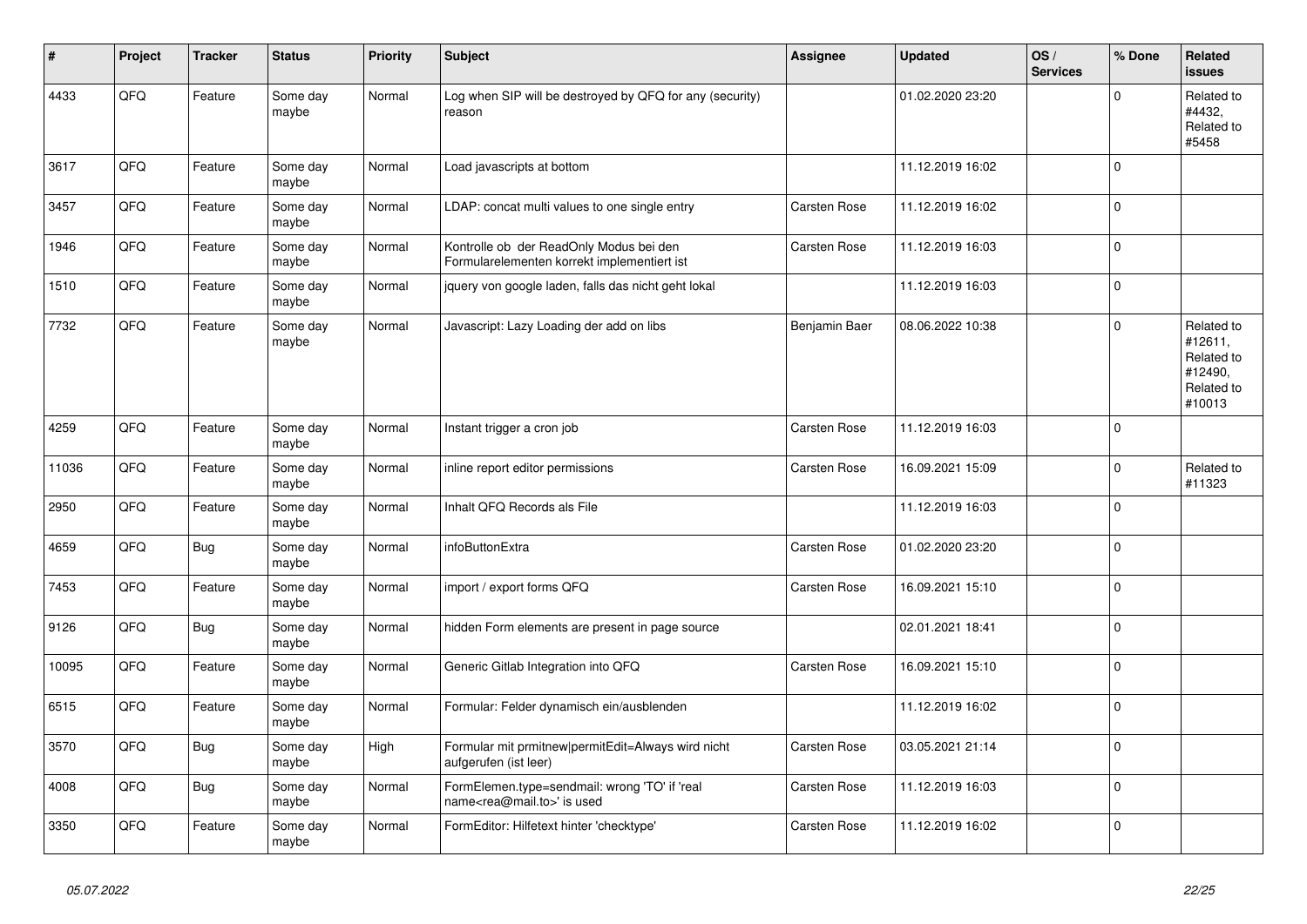| #     | Project | <b>Tracker</b> | <b>Status</b>     | <b>Priority</b> | <b>Subject</b>                                                                                                                                           | <b>Assignee</b>     | <b>Updated</b>   | OS/<br><b>Services</b> | % Done      | Related<br><b>issues</b>                                              |
|-------|---------|----------------|-------------------|-----------------|----------------------------------------------------------------------------------------------------------------------------------------------------------|---------------------|------------------|------------------------|-------------|-----------------------------------------------------------------------|
| 3877  | QFQ     | Feature        | Some day<br>maybe | Normal          | FormEditor: die Felder die aktuell nicht gebraucht werden nur<br>auf readonly/disabled setzen (nicht ausblenden > das irritiert.                         | <b>Carsten Rose</b> | 11.12.2019 16:03 |                        | $\Omega$    |                                                                       |
| 7278  | QFQ     | Feature        | Some day<br>maybe | Normal          | Form: Wert vordefinieren der immer gesetzt wird                                                                                                          |                     | 02.05.2021 09:27 |                        | $\Omega$    |                                                                       |
| 4443  | QFQ     | Feature        | Some day<br>maybe | Normal          | Form: multiple secondary tables                                                                                                                          |                     | 01.02.2020 23:20 |                        | $\Omega$    |                                                                       |
| 3708  | QFQ     | Feature        | Some day<br>maybe | Normal          | Form: input - 'specialchars', 'none'  gewisse tags erlauben,<br>andere verbieten                                                                         | Carsten Rose        | 11.12.2019 16:02 |                        | $\Omega$    | Related to<br>#14320                                                  |
| 5983  | QFQ     | Feature        | Some day<br>maybe | Normal          | Form Submit (save & update): normalize date/-time FE                                                                                                     | Carsten Rose        | 01.02.2020 23:19 |                        | $\Omega$    |                                                                       |
| 5557  | QFQ     | Bug            | Some day<br>maybe | Normal          | Form load: STORE_RECORD filled, but should be empty                                                                                                      | Carsten Rose        | 01.02.2020 23:19 |                        | $\Omega$    |                                                                       |
| 12315 | QFQ     | Feature        | Some day<br>maybe | Normal          | Form History (Diffs) / Backups                                                                                                                           | Carsten Rose        | 16.09.2021 15:10 |                        | $\Omega$    |                                                                       |
| 11322 | QFQ     | Feature        | Some day<br>maybe | Normal          | Form Element JSON - (multiline parameter field)                                                                                                          | Carsten Rose        | 16.09.2021 15:10 |                        | $\mathbf 0$ |                                                                       |
| 3878  | QFQ     | Feature        | Some day<br>maybe | Normal          | Form 'FormElement': Spalte 'name' typeAhead mit<br>Spaltennamen der Primarytable.                                                                        |                     | 11.12.2019 16:03 |                        | $\mathbf 0$ |                                                                       |
| 3879  | QFQ     | Feature        | Some day<br>maybe | Normal          | Form 'FormElement': Beim Feld 'name' rechts in der Notiz<br>einen Link einblenden - a) aktuelle Definition anzeigen, b)<br>Spalte in der Tabelle anlegen |                     | 11.12.2019 16:03 |                        | $\Omega$    |                                                                       |
| 3880  | QFQ     | Feature        | Some day<br>maybe | Normal          | Form 'Form': anlegen einer Tabelle                                                                                                                       |                     | 14.01.2021 10:12 |                        | $\Omega$    |                                                                       |
| 5923  | QFQ     | Feature        | Some day<br>maybe | Normal          | fillStoreSystemBySqlLate                                                                                                                                 |                     | 01.02.2020 23:19 |                        | $\mathbf 0$ |                                                                       |
| 4872  | QFQ     | Feature        | Some day<br>maybe | Normal          | Fields of Typo3 page available in STORE_TYPO3                                                                                                            | Carsten Rose        | 01.02.2020 23:19 |                        | $\mathbf 0$ |                                                                       |
| 4444  | QFQ     | Feature        | Some day<br>maybe | Normal          | FE.type=upload: detect mime type                                                                                                                         |                     | 11.12.2019 16:02 |                        | $\Omega$    | Related to<br>#4303                                                   |
| 5877  | QFQ     | <b>Bug</b>     | Some day<br>maybe | Normal          | FE.type=note:bsColumn strange behaviour                                                                                                                  |                     | 01.02.2020 23:19 |                        | $\Omega$    |                                                                       |
| 5021  | QFQ     | Bug            | Some day<br>maybe | Normal          | FE.typ=extra - during save displays error 'datum2' already<br>filled in STORE_SIP - the value is stored nevertheless                                     | Carsten Rose        | 01.02.2020 23:19 |                        | $\Omega$    | Related to<br>#3875                                                   |
| 10013 | QFQ     | Feature        | Some day<br>maybe | Normal          | FE.typ=editor: CodeMirror                                                                                                                                | Carsten Rose        | 08.06.2022 10:37 |                        | 0           | Related to<br>#12611,<br>Related to<br>#12490,<br>Related to<br>#7732 |
| 4536  | QFQ     | Feature        | Some day<br>maybe | Normal          | FE upload: problem with delete if mutliple uploads an<br>FE.name="                                                                                       |                     | 01.02.2020 23:20 |                        | 0           |                                                                       |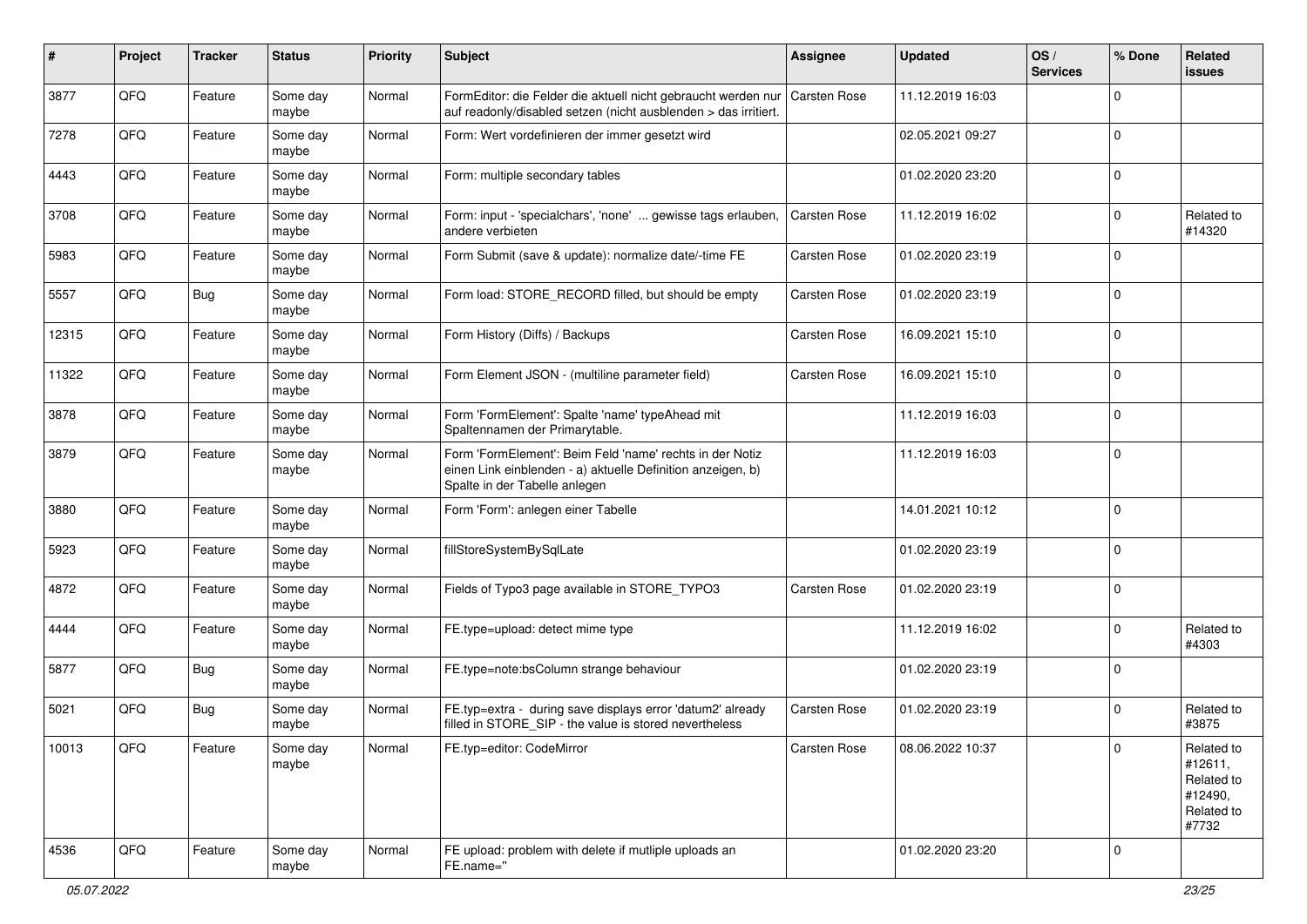| #     | Project | <b>Tracker</b> | <b>Status</b>     | <b>Priority</b> | <b>Subject</b>                                                                                                          | Assignee      | <b>Updated</b>   | OS/<br><b>Services</b> | % Done      | Related<br><b>issues</b> |
|-------|---------|----------------|-------------------|-----------------|-------------------------------------------------------------------------------------------------------------------------|---------------|------------------|------------------------|-------------|--------------------------|
| 3415  | QFQ     | Feature        | Some day<br>maybe | Normal          | FE Login Box Templatefile                                                                                               | Benjamin Baer | 11.12.2019 16:02 |                        | $\Omega$    |                          |
| 3750  | QFQ     | Bug            | Some day<br>maybe | Normal          | FE in a row: if one violates check, all are red                                                                         | Carsten Rose  | 11.12.2019 16:03 |                        | $\Omega$    |                          |
| 5024  | QFQ     | Feature        | Some day<br>maybe | Normal          | Fabric: Generate PDF with edits                                                                                         | Benjamin Baer | 01.02.2020 23:20 |                        | $\Omega$    | Related to<br>#10704     |
| 6972  | QFQ     | Feature        | Some day<br>maybe | Normal          | Fabric Clipboard / cross browser tab                                                                                    | Benjamin Baer | 01.02.2020 23:21 |                        | $\Omega$    |                          |
| 4528  | QFQ     | Bug            | Some day<br>maybe | Normal          | extraButtonLock mit SQLAhead Bug                                                                                        | Carsten Rose  | 01.02.2020 23:19 |                        | $\Omega$    |                          |
| 11217 | QFQ     | Feature        | Some day<br>maybe | Normal          | <b>Extend Script Functionality</b>                                                                                      | Carsten Rose  | 16.09.2021 15:10 |                        | $\Omega$    |                          |
| 3900  | QFQ     | Feature        | Some day<br>maybe | Normal          | Extend documentation of 'Copy / Paste'                                                                                  | Carsten Rose  | 11.12.2019 16:03 |                        | $\Omega$    | Related to<br>#3899      |
| 4328  | QFQ     | Bug            | Some day<br>maybe | Normal          | Error Message: Show FE name/number on problems in FE                                                                    | Carsten Rose  | 01.02.2020 23:20 |                        | $\Omega$    |                          |
| 4330  | QFQ     | Feature        | Some day<br>maybe | Normal          | Error Message: report missing {{ / }} in sqlUpdate, sqlInsert,<br>sqlDelete, sqlAfter, sqlBefore in FE action elements. | Carsten Rose  | 01.02.2020 23:20 |                        | $\mathbf 0$ |                          |
| 5132  | QFQ     | Feature        | Some day<br>maybe | Normal          | Error Message sendmail missing attachment: more details                                                                 | Carsten Rose  | 01.02.2020 23:19 |                        | $\Omega$    |                          |
| 5579  | QFQ     | Feature        | Some day<br>maybe | Normal          | Enhance Doc / Presentation: variable type 'link column type'                                                            | Carsten Rose  | 01.02.2020 23:19 |                        | $\Omega$    |                          |
| 5893  | QFQ     | Feature        | Some day<br>maybe | Normal          | Edit on double-click                                                                                                    |               | 01.02.2020 23:19 |                        | $\Omega$    | Related to<br>#5894      |
| 6083  | QFQ     | Feature        | Some day<br>maybe | Normal          | Dynamic Update: Value Check via SQL                                                                                     |               | 11.12.2019 16:02 |                        | $\mathbf 0$ |                          |
| 3682  | QFQ     | <b>Bug</b>     | Some day<br>maybe | Normal          | Dynamic update: Radio buttons                                                                                           | Carsten Rose  | 11.12.2019 16:02 |                        | $\mathbf 0$ |                          |
| 8106  | QFQ     | <b>Bug</b>     | Some day<br>maybe | Normal          | Dynamic Update: Feld kann nicht auf empty zurückgesetzt<br>werden                                                       | Carsten Rose  | 11.12.2019 16:01 |                        | $\Omega$    |                          |
| 3811  | QFQ     | Bug            | Some day<br>maybe | Normal          | Dynamic Update: extraButtonInfo - Text aktualisieren                                                                    | Carsten Rose  | 11.12.2019 16:03 |                        | $\Omega$    | Related to<br>#11517     |
| 3216  | QFQ     | Feature        | Some day<br>maybe | Normal          | dynamic update für checkbox label2                                                                                      | Carsten Rose  | 11.12.2019 16:03 |                        | $\Omega$    | Related to<br>#2081      |
| 4583  | QFQ     | Bug            | Some day<br>maybe | Normal          | Dynamic Update bei TypeAhead Feldern                                                                                    | Carsten Rose  | 01.02.2020 23:19 |                        | $\Omega$    |                          |
| 4869  | QFQ     | Feature        | Some day<br>maybe | Normal          | Dynamic Update (show, hide, readonly?, required?) for<br><b>Template Group Elements</b>                                 | Carsten Rose  | 01.02.2020 23:19 |                        | $\Omega$    | Related to<br>#4865      |